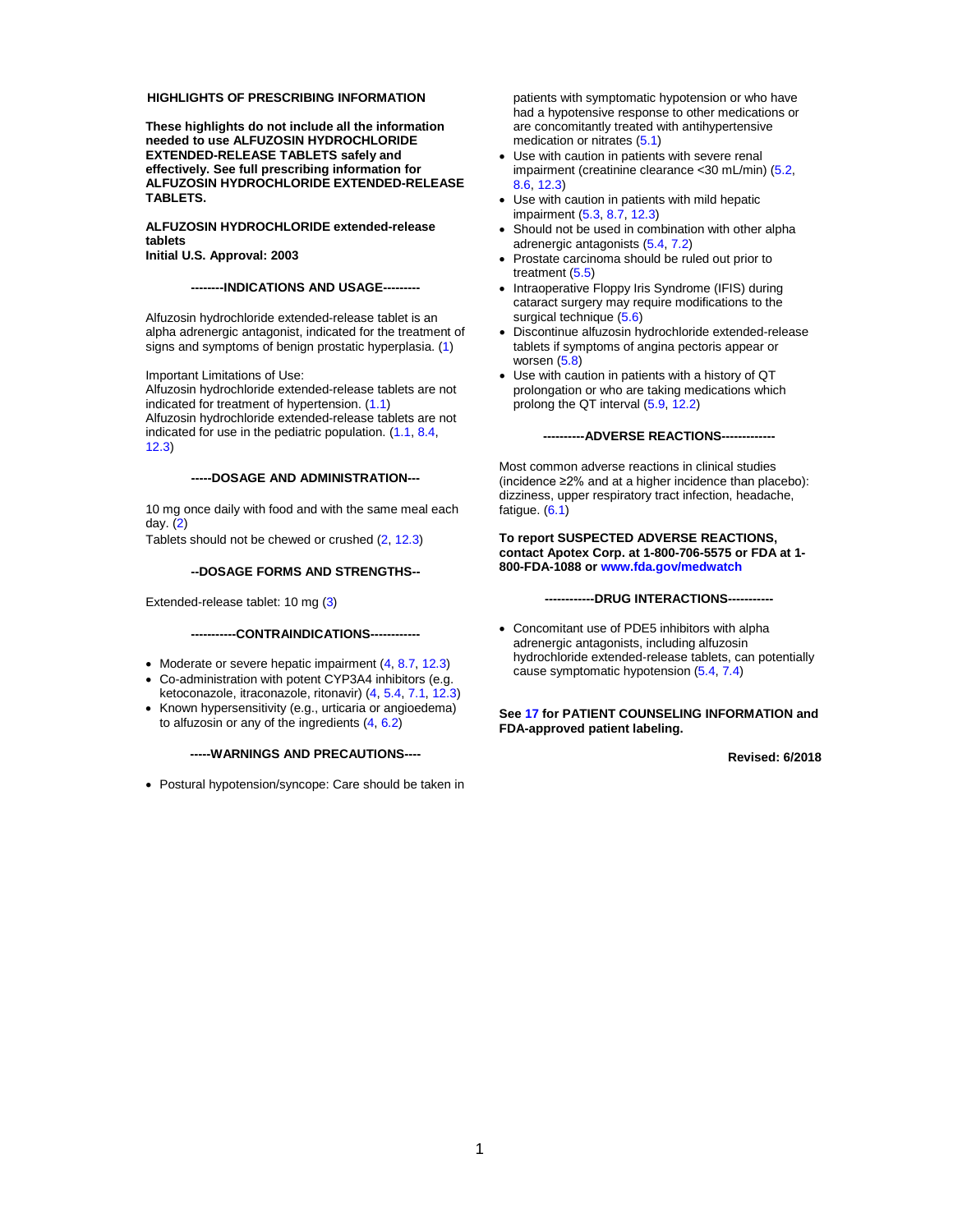#### **FULL PRESCRIBING INFORMATION: CONTENTS\***

- **1 [INDICATIONS AND USAGE](#page-2-0)**
- [1.1 Important Limitations of Use](#page-2-1)
- **2 [DOSAGE AND ADMINISTRATION](#page-2-2)**
- **3 [DOSAGE FORMS AND STRENGTHS](#page-2-3)**
- **4 [CONTRAINDICATIONS](#page-2-4)**
	- **5 [WARNINGS AND PRECAUTIONS](#page-2-6)**
	- [5.1 Postural Hypotension](#page-2-5)
	- [5.2 Patients with Renal Impairment](#page-3-1)
	- [5.3 Patients with Hepatic Impairment](#page-3-2)
	- [5.4 Drug-Drug Interactions](#page-3-0)
	- [5.5 Prostatic Carcinoma](#page-3-3)
	- 5.6 [Intraoperative Floppy Iris Syndrome \(IFIS\)](#page-3-4)
	- [5.7 Priapism](#page-4-3)
	- [5.8 Coronary Insufficiency](#page-4-0)
	- [5.9 Patients with Congenital or Acquired QT](#page-4-1)  **[Prolongation](#page-4-1)**
- **[6 ADVERSE REACTIONS](#page-4-4)**
	- [6.1 Clinical Trials Experience](#page-4-2)
	- [6.2 Post-marketing Experience](#page-5-0)
- **7 [DRUG INTERACTIONS](#page-6-3)** [7.1 CYP3A4 inhibitors](#page-6-0)
	- 7.2 Alpha [adrenergic antagonist](#page-6-1)
	- [7.3 Antihypertensive Medication and](#page-6-4) 
		- **Nitrates**
	- [7.4 PDE5 Inhibitors](#page-6-2)

#### **8 [USE IN SPECIFIC POPULATIONS](#page-6-5)**

- [8.1 Pregnancy](#page-6-6)
- [8.4 Pediatric Use](#page-7-0)
- [8.5 Geriatric Use](#page-7-3)
- [8.6 Renal impairment](#page-7-2)
- [8.7 Hepatic impairment](#page-7-1)
- **10 [OVERDOSAGE](#page-8-1)**
- **11 [DESCRIPTION](#page-8-2)**
- **12 [CLINICAL PHARMACOLOGY](#page-8-3)** [12.1 Mechanism of Action](#page-8-4) [12.2 Pharmacodynamics](#page-8-0) [12.3 Pharmacokinetics](#page-10-0)
- **13 [NONCLINICAL TOXICOLOGY](#page-13-0)** [13.1 Carcinogenesis, Mutagenesis,](#page-13-1) 
	- [Impairment of Fertility](#page-13-1)
- **14 [CLINICAL STUDIES](#page-13-2)**
- **[16 HOW SUPPLIED/STORAGE AND HANDLING](#page-17-1)**
- **17 [PATIENT COUNSELING](#page-17-0) INFORMATION**
	- [17.1 Hypotension/Syncope](#page-17-2)
	- [17.2 Intraoperative Floppy Iris Syndrome](#page-17-3)
	- [17.3 Priapism](#page-17-4)
	- [17.4 Instructions of use](#page-17-5)
- \* Sections or subsections omitted from the full prescribing information are not listed.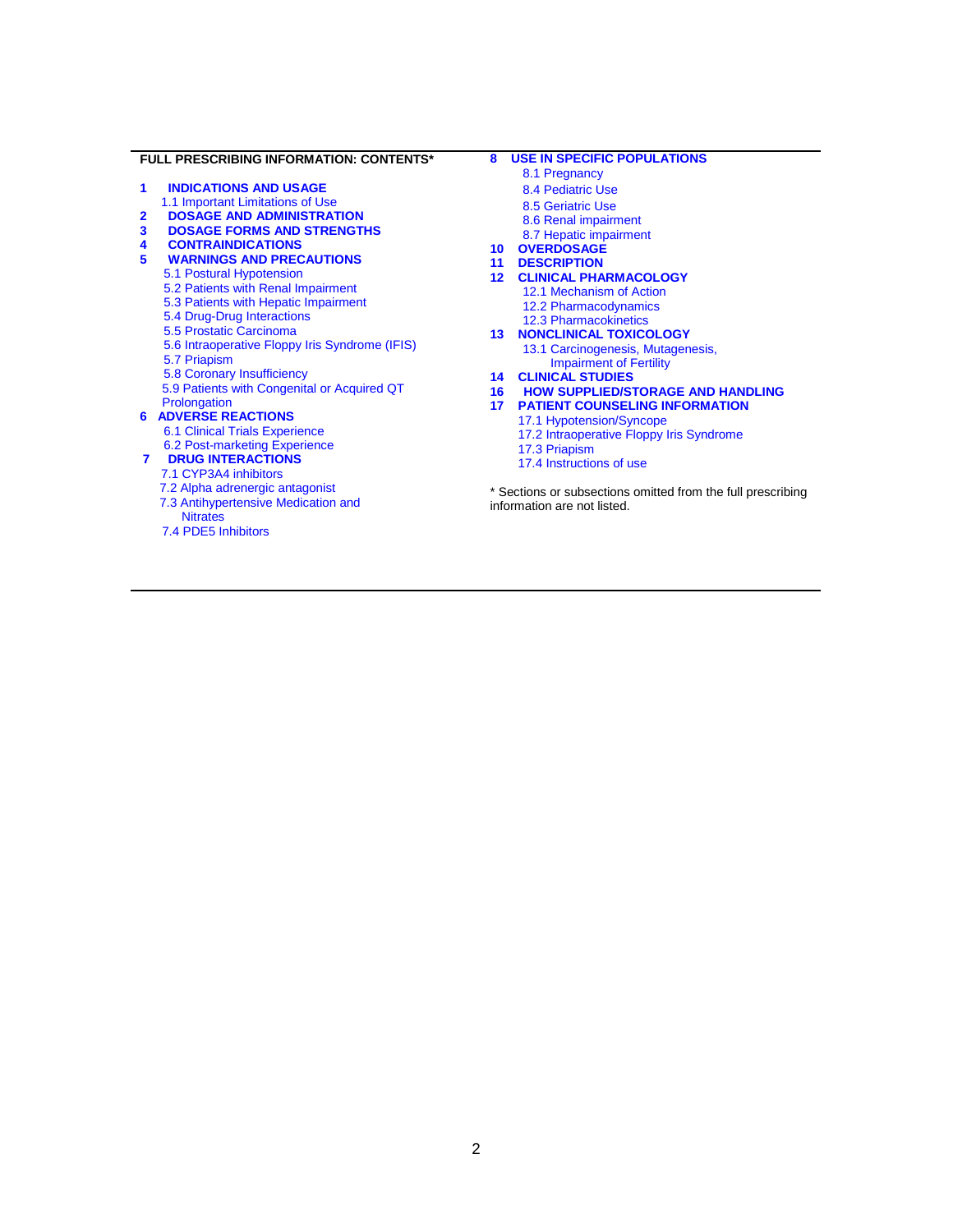# **FULL PRESCRIBING INFORMATION**

# <span id="page-2-0"></span>**1 INDICATIONS AND USAGE**

Alfuzosin hydrochloride extended-release tablets, USP are indicated for the treatment of signs and symptoms of benign prostatic hyperplasia.

# <span id="page-2-1"></span>**1.1 Important Limitations of Use**

Alfuzosin hydrochloride extended-release tablets, USP are not indicated for the treatment of hypertension.

Alfuzosin hydrochloride extended-release tablets, USP are not indicated for use in the pediatric population.

# <span id="page-2-2"></span>**2 DOSAGE AND ADMINISTRATION**

The recommended dosage is one 10 mg alfuzosin hydrochloride extended-release tablet once daily. The extent of absorption of alfuzosin is 50% lower under fasting conditions. Therefore, alfuzosin hydrochloride extended-release tablets should be taken with food and with the same meal each day. The tablets should not be chewed or crushed.

# <span id="page-2-3"></span>**3 DOSAGE FORMS AND STRENGTHS**

Alfuzosin hydrochloride extended-release tablet, USP 10 mg is available as a yellow, round, flat-faced beveled-edge tablet. Engraved "APO" on one side, "ALF" over "10" on the other side.

# <span id="page-2-4"></span>**4 CONTRAINDICATIONS**

Alfuzosin hydrochloride extended-release tablets are contraindicated for use:

- in patients with moderate or severe hepatic impairment (Childs-Pugh categories B and C), since alfuzosin blood levels are increased in these patients *[see Use in Specific Populations [\(8.7\)](#page-7-1) and Clinical Pharmacology [\(12.3\)](#page-10-0)].*
- with potent CYP3A4 inhibitors such as ketoconazole, itraconazole, and ritonavir, since alfuzosin blood levels are increased *[see Drug Interactions [\(7.1\)](#page-6-0) and Clinical Pharmacology [\(12.3\)](#page-10-0)].*
- in patients with known hypersensitivity, such as urticaria and angioedema, to alfuzosin hydrochloride or any component of alfuzosin hydrochloride extendedrelease tablets *[see Adverse Reactions [\(6.2\)](#page-5-0)]*

# <span id="page-2-6"></span>**5 WARNINGS AND PRECAUTIONS**

# <span id="page-2-5"></span>**5.1 Postural Hypotension**

Postural hypotension with or without symptoms (e.g., dizziness) may develop within a few hours following administration of alfuzosin hydrochloride extended-release tablets. As with other alpha adrenergic antagonists, there is a potential for syncope. Patients should be warned of the possible occurrence of such events and should avoid situations where injury could result should syncope occur. There may be an increased risk of hypotension/postural hypotension and syncope when taking alfuzosin hydrochloride extended-release tablets concomitantly with anti-hypertensive medication and nitrates. Care should be taken when alfuzosin hydrochloride extended-release tablets are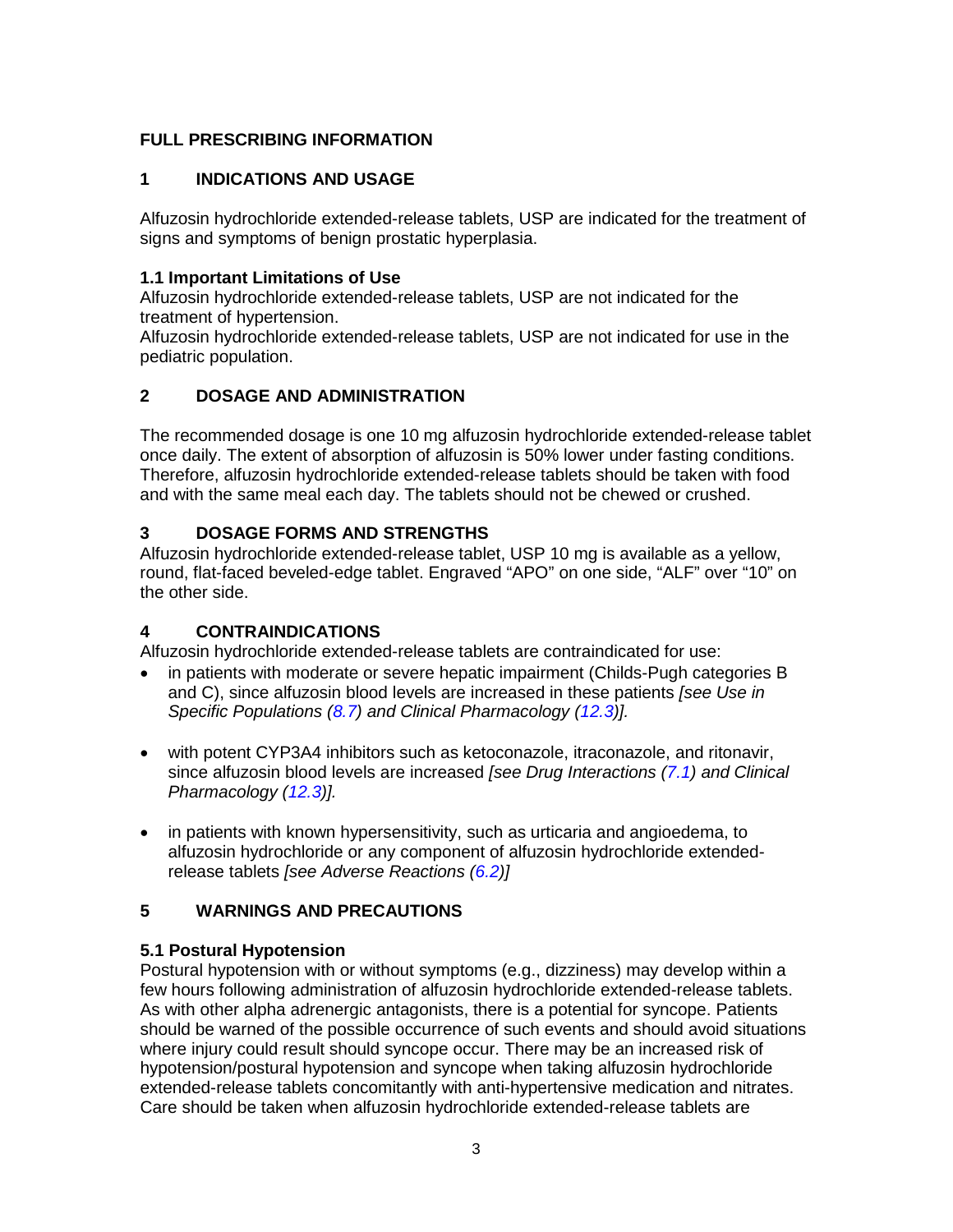administered to patients with symptomatic hypotension or patients who have had a hypotensive response to other medications.

#### <span id="page-3-1"></span>**5.2 Patients with Renal Impairment**

Caution should be exercised when alfuzosin hydrochloride extended-release tablets are administered in patients with severe renal impairment *(creatinine clearance < 30 mL/min)* [*see Use in Specific Populations [\(8.6\)](#page-7-2) and Clinical Pharmacology [\(12.3\)](#page-10-0)].* 

#### <span id="page-3-2"></span>**5.3 Patients with Hepatic Impairment**

Alfuzosin hydrochloride extended-release tablets are contraindicated for use in patients with moderate or severe hepatic impairment *[see Contraindications [\(4\)](#page-2-4), Use in Specific Populations [\(8.7\)](#page-7-1) and Clinical Pharmacology [\(12.3\)](#page-10-0)]*. Although the pharmacokinetics of alfuzosin hydrochloride extended-release tablets have not been studied in patients with mild hepatic impairment, caution should be exercised when alfuzosin hydrochloride extended-release tablets are administered to such patients *[see Use in Specific Populations [\(8.7\)](#page-7-1) and Clinical Pharmacology [\(12.3\)](#page-10-0)].* 

#### <span id="page-3-0"></span>**5.4 Drug-Drug Interactions** *Potent CYP3A4 Inhibitors*

Alfuzosin hydrochloride extended-release tablets are contraindicated for use with potent CYP3A4 inhibitors (e.g. ketoconazole, itraconazole, ritonavir) since alfuzosin blood levels are increased *[see Contraindications [\(4\)](#page-2-4), Drug Interactions [\(7.1\)](#page-6-0) and Clinical Pharmacology [\(12.3\)](#page-10-0)].* 

#### *Other alpha adrenergic antagonists*

Alfuzosin hydrochloride extended-release tablets are an alpha adrenergic antagonist and should not be used in combination with other alpha adrenergic antagonist *[see Drug Interactions [\(7.2\)](#page-6-1)].* 

#### *Phosphodiesterase-5 (PDE5) Inhibitors*

PDE5-inhibitors are also vasodilators. Caution is advised for concomitant use of PDE5 inhibitors and alfuzosin hydrochloride extended-release tablets, as this combination can potentially cause symptomatic hypotension *[see Drug Interactions [\(7.4\)](#page-6-2)].*

#### <span id="page-3-3"></span>**5.5 Prostatic Carcinoma**

Carcinoma of the prostate and benign prostatic hyperplasia (BPH) cause many of the same symptoms. These two diseases frequently coexist. Therefore, patients thought to have BPH should be examined to rule out the presence of carcinoma of the prostate prior to starting treatment with alfuzosin hydrochloride extended-release tablets.

# <span id="page-3-4"></span>**5.6 Intraoperative Floppy Iris Syndrome (IFIS)**

IFIS has been observed during cataract surgery in some patients on or previously treated with alpha adrenergic antagonists. This variant of small pupil syndrome is characterized by the combination of a flaccid iris that billows in response to intraoperative irrigation currents, progressive intraoperative miosis despite preoperative dilation with standard mydriatic drugs, and potential prolapse of the iris toward the phacoemulsification incisions. The patient's ophthalmologist should be prepared for possible modifications to their surgical technique, such as the utilization of iris hooks, iris dilator rings, or viscoelastic substances.

There does not appear to be a benefit of stopping alpha adrenergic antagonist therapy prior to cataract surgery.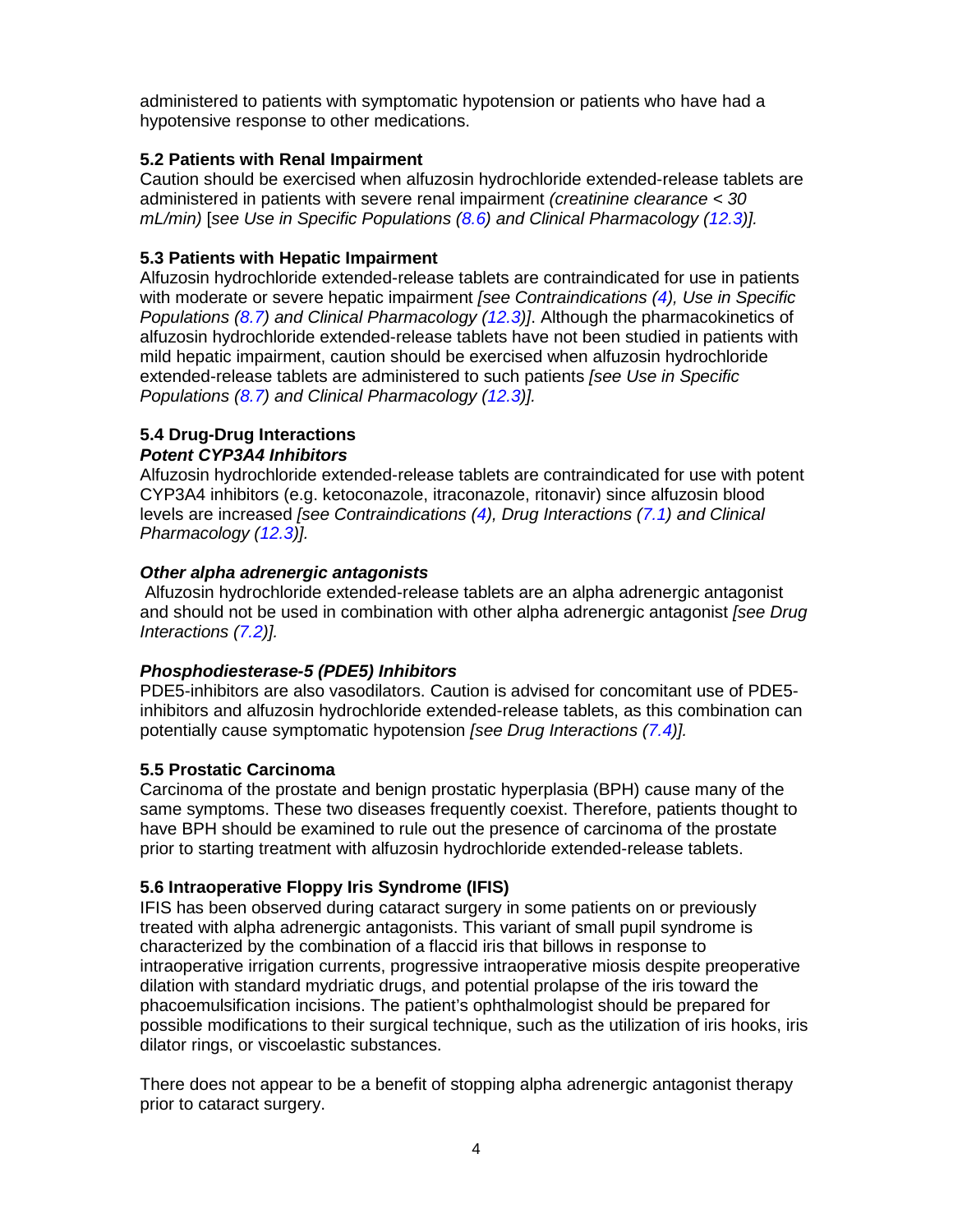#### <span id="page-4-3"></span>**5.7 Priapism**

Rarely (probably less than 1 in 50,000), alfuzosin, like other alpha adrenergic antagonists, has been associated with priapism (persistent painful penile erection unrelated to sexual activity). Because this condition can lead to permanent impotence if not properly treated, patients should be advised about the seriousness of the condition *[see Adverse Reactions [\(6.2\)](#page-5-0) and Patient Counseling Information [\(17.3\)](#page-17-4)]*.

#### <span id="page-4-0"></span>**5.8 Coronary Insufficiency**

If symptoms of angina pectoris should appear or worsen, alfuzosin hydrochloride extended-release tablets should be discontinued.

#### <span id="page-4-1"></span>**5.9 Patients with Congenital or Acquired QT Prolongation**

Use with caution in patients with acquired or congenital QT prolongation or who are taking medications that prolong the QT interval *[see Clinical Pharmacology [\(12.2\)](#page-8-0)].* 

#### <span id="page-4-4"></span>**6 ADVERSE REACTIONS**

#### <span id="page-4-2"></span>**6.1 Clinical Trials Experience**

Because clinical trials are conducted under widely varying conditions, adverse reaction rates observed in the clinical trials of a drug cannot be directly compared to rates in the clinical trials of another drug and may not reflect the rates observed in clinical practice.

The incidence of adverse reactions has been ascertained from 3 placebo-controlled clinical trials involving 1,608 men where daily doses of 10 and 15 mg alfuzosin were evaluated. In these 3 trials, 473 men received alfuzosin hydrochloride 10 mg extendedrelease tablets. In these trials, 4% of patients taking alfuzosin hydrochloride 10 mg extended-release tablets withdrew from the trial due to adverse reactions, compared with 3% in the placebo group.

Table 1 summarizes adverse reactions that occurred in ≥2% of patients receiving alfuzosin hydrochloride extended-release tablets, and at a higher incidence than that of the placebo group. In general, the adverse reactions seen in long-term use were similar in type and frequency to the events described below for the 3-month trials.

#### **Table 1 — Adverse Reactions Occurring in ≥2% of Alfuzosin Hydrochloride Extended-Release Tablets-Treated Patients and More Frequently than with Placebo in 3-Month Placebo-Controlled Clinical Trials**

| <b>Adverse Reaction</b>              | <b>Placebo</b><br>(n=678) | Alfuzosin hydrochloride<br>$(n=473)$ |
|--------------------------------------|---------------------------|--------------------------------------|
| <b>Dizziness</b>                     | 19 (2.8%)                 | 27 (5.7%)                            |
| Upper respiratory tract<br>infection | $4(0.6\%)$                | 14 (3.0%)                            |
| Headache                             | 12 (1.8%)                 | 14 (3.0%)                            |
| Fatigue                              | 12 (1.8%)                 | 13 (2.7%)                            |

The following adverse reactions, reported by between 1% and 2% of patients receiving alfuzosin hydrochloride and occurring more frequently than with placebo, are listed alphabetically by body system and by decreasing frequency within body system: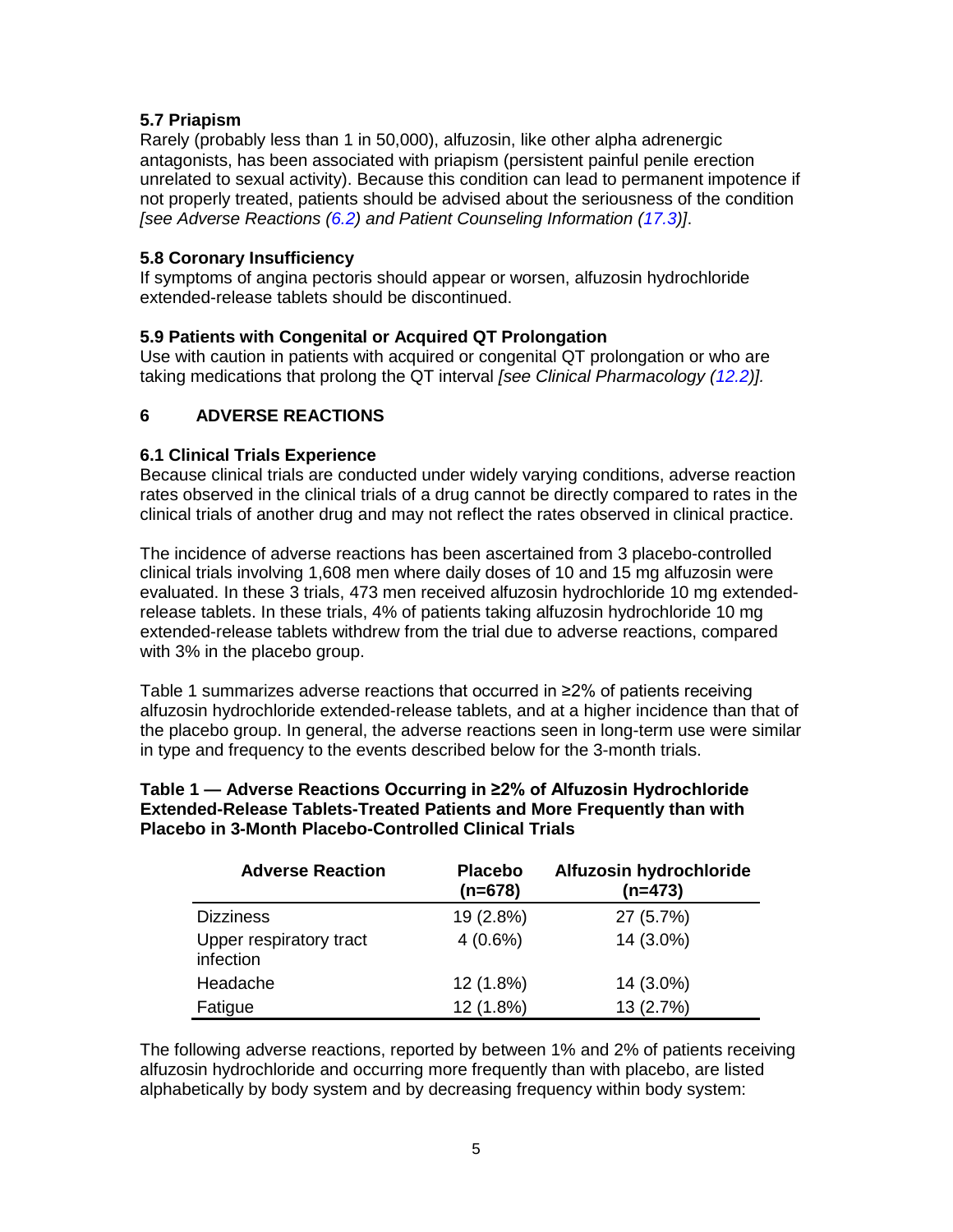*Body as a whole:* pain *Gastrointestinal system:* abdominal pain, dyspepsia, constipation, nausea *Reproductive system:* impotence *Respiratory system:* bronchitis, sinusitis, pharyngitis

Signs and Symptoms of Orthostasis in Clinical Trials: The adverse reactions related to orthostasis that occurred in the double-blind phase 3 trials with alfuzosin 10 mg are summarized in Table 2. Approximately 20% to 30% of patients in these trials were taking antihypertensive medication.

| Table 2— Number (%) of Patients with Symptoms Possibly Associated with |
|------------------------------------------------------------------------|
| <b>Orthostasis in 3-Month Placebo-Controlled Clinical Trials</b>       |

| <b>Symptoms</b>                        | <b>Placebo</b><br>$(n=678)$ | <b>Alfuzosin</b><br>hydrochloride<br>$(n=473)$ |
|----------------------------------------|-----------------------------|------------------------------------------------|
| <b>Dizziness</b>                       | 19 (2.8%)                   | 27 (5.7%)                                      |
| Hypotension or postural<br>hypotension |                             | $2(0.4\%)$                                     |
| Syncope                                |                             | $1(0.2\%)$                                     |

Testing for blood pressure changes or orthostatic hypotension was conducted in three controlled studies. Decreased systolic blood pressure (≤90 mm Hg, with a decrease ≥20 mm Hg from baseline) was observed in none of the 674 placebo patients and 1 (0.2%) of the 469 alfuzosin hydrochloride patients. Decreased diastolic blood pressure (≤50 mm Hg, with a decrease ≥15 mm Hg from baseline) was observed in 3 (0.4%) of the placebo patients and in 4 (0.9%) of the alfuzosin hydrochloride patients. A positive orthostatic test (decrease in systolic blood pressure of ≥20 mm Hg upon standing from the supine position) was seen in 52 (7.7%) of placebo patients and in 31 (6.6%) of the alfuzosin hydrochloride patients.

#### <span id="page-5-0"></span>**6.2 Post-Marketing Experience**

The following adverse reactions have been identified during post approval use of alfuzosin hydrochloride extended-release tablets. Because these reactions are reported voluntarily from a population of uncertain size, it is not always possible to reliably estimate their frequency or establish a causal relationship to drug exposure.

#### *General disorders*

edema

#### *Cardiac disorders*

tachycardia, chest pain, angina pectoris in patients with pre-existing coronary artery disease, atrial fibrillation

#### *Gastrointestinal disorders*

diarrhea, vomiting

#### *Hepatobiliary disorders*

hepatocellular and cholestatic liver injury (including cases with jaundice leading to drug discontinuation)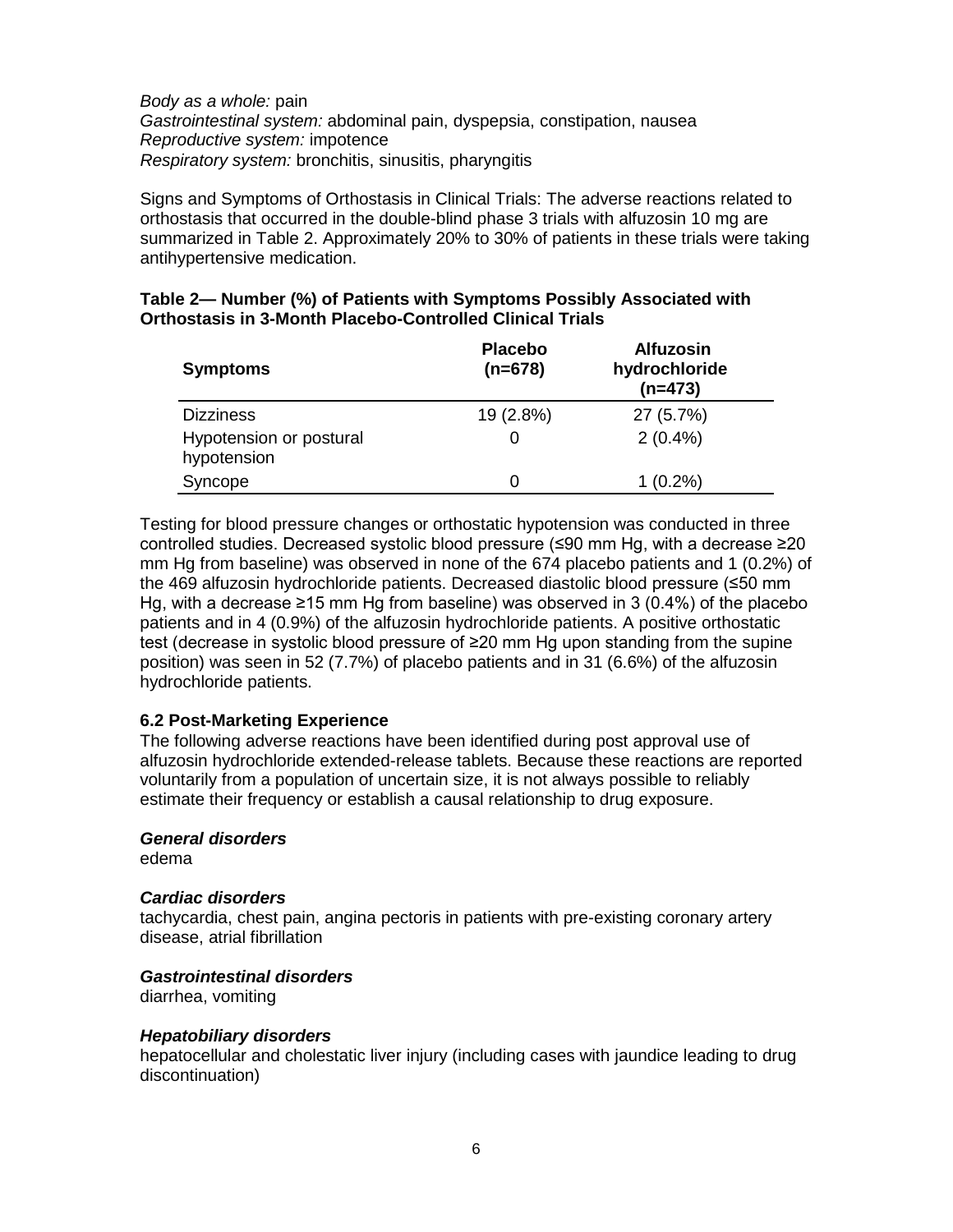# *Respiratory system disorders*

rhinitis

# *Reproductive system disorders*

priapism

*Skin and subcutaneous tissue disorders* rash, pruritis, urticaria, angioedema, toxic epidermal necrolysis

#### *Vascular disorders*  flushing

#### *Blood and lymphatic system disorders*

thrombocytopenia

During cataract surgery, a variant of small pupil syndrome known as Intraoperative Floppy Iris Syndrome (IFIS) has been reported in some patients on or previously treated with alpha adrenergic antagonists *[see Warnings and Precautions [\(5.6\)](#page-3-4)].* 

# <span id="page-6-3"></span>**7 DRUG INTERACTIONS**

# <span id="page-6-0"></span>**7.1 CYP3A4 Inhibitors**

Alfuzosin hydrochloride extended-release tablets are contraindicated for use with potent CYP3A4 inhibitors such as ketoconazole, itraconazole, or ritonavir, since alfuzosin blood levels are increased *[see Contraindications [\(4\)](#page-2-4), Warnings and Precautions [\(5.4\)](#page-3-0) and Clinical Pharmacology [\(12.3\)](#page-10-0)].* 

# <span id="page-6-1"></span>**7.2 Alpha Adrenergic Antagonists**

The pharmacokinetic and pharmacodynamic interactions between alfuzosin hydrochloride extended-release tablets and other alpha adrenergic antagonists have not been determined. However, interactions may be expected, and alfuzosin hydrochloride extended-release tablets should not be used in combination with other alpha adrenergic antagonists *[see Warnings and Precautions [\(5.4\)](#page-3-0)].* 

#### <span id="page-6-4"></span>**7.3 Antihypertensive Medication and Nitrates**

There may be an increased risk of hypotension/postural hypotension and syncope when taking alfuzosin hydrochloride extended-release tablets concomitantly with antihypertensive medication and nitrates *[see Warnings and Precautions [\(5.1\)](#page-2-5)].* 

# <span id="page-6-2"></span>**7.4 PDE5 Inhibitors**

Caution is advised when alpha adrenergic antagonists, including alfuzosin hydrochloride extended-release tablets, are co-administered with PDE5 inhibitors. Alpha adrenergic antagonists and PDE5 inhibitors are both vasodilators that can lower blood pressure. Concomitant use of these two drug classes can potentially cause symptomatic hypotension *[see Warnings and Precautions [\(5.4\)](#page-3-0)]*.

# <span id="page-6-5"></span>**8 USE IN SPECIFIC POPULATIONS**

# <span id="page-6-6"></span>**8.1 Pregnancy**

# *Pregnancy Category B.*

Alfuzosin hydrochloride extended-release tablets are not indicated for use in women, and there are no studies of alfuzosin in pregnant women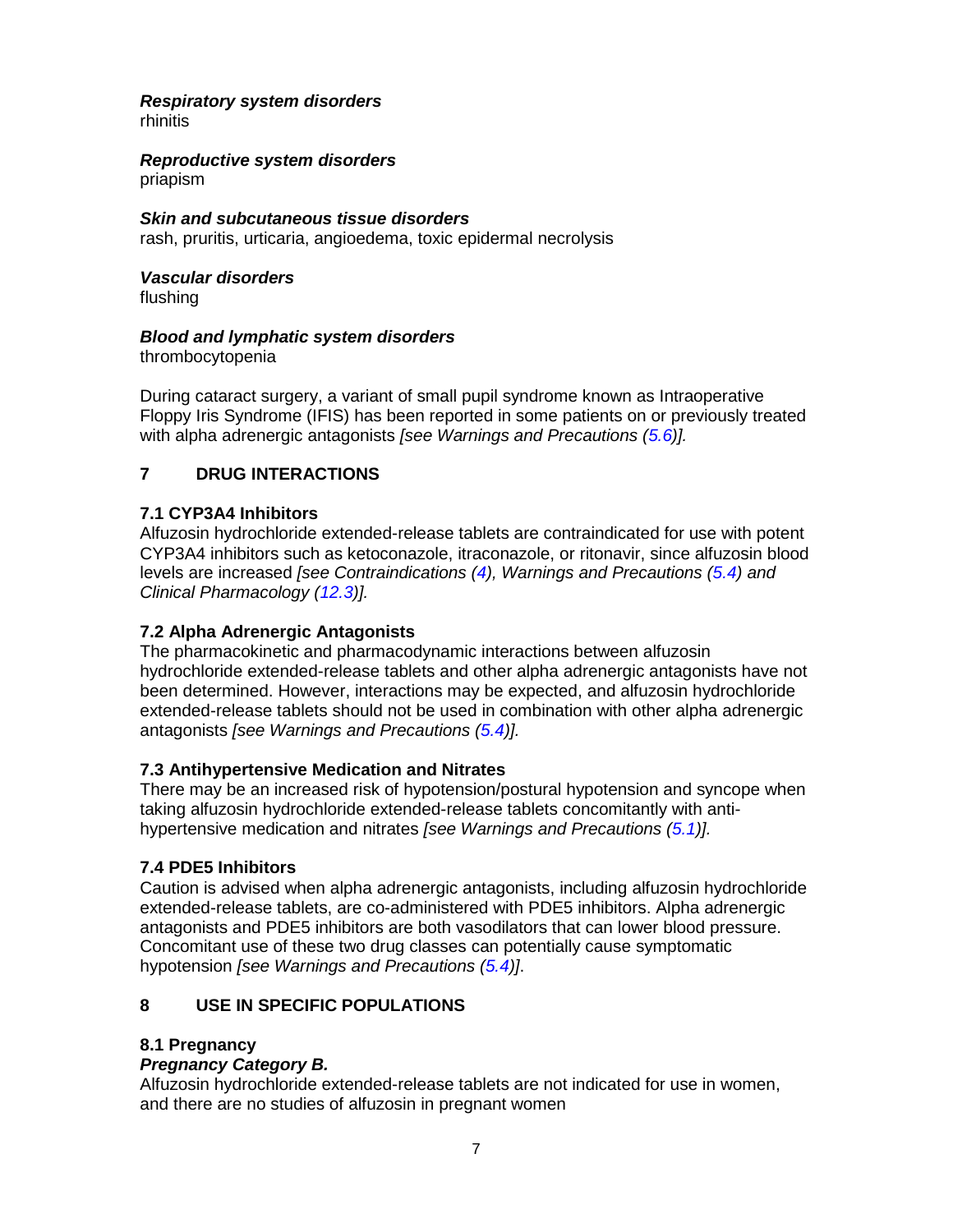Alfuzosin was not teratogenic, embryotoxic or fetotoxic in rats at plasma exposure levels (based on AUC of unbound drug) up to 1200 times (maternal oral dose of 250 mg/kg/day) the maximum recommended human dose (MRHD) of 10 mg. In rabbits administered up to 3 times the MRHD (based on body surface area) (maternal oral dose of 100 mg/kg/day) no embryofetal toxicity or teratogenicity was observed. Gestation was slightly prolonged in rats at exposure levels (based on AUC of unbound drug) approximately 12 times (greater than 5 mg/kg/day oral maternal dose) the MRHD, but difficulties with parturition were not observed.

#### <span id="page-7-0"></span>**8.4 Pediatric Use**

Alfuzosin hydrochloride extended-release tablets are not indicated for use in the pediatric population.

Efficacy of alfuzosin hydrochloride was not demonstrated in a randomized, double-blind, placebo-controlled, efficacy and safety trial conducted in 172 patients ages 2 to 16 years with elevated detrusor leak point pressure (LPP $\geq$ 40 cm H<sub>2</sub>O) of neurologic origin treated with alfuzosin hydrochloride using pediatric formulations. The trial included a 12-week efficacy phase followed by a 40-week safety extension period. No statistically significant difference in the proportion of patients achieving a detrusor leak point pressure of <40 cmH20 was observed between the alfuzosin and placebo groups.

During the placebo-controlled trial, the adverse reactions reported in ≥2% of patients treated with alfuzosin and at a higher incidence than in the placebo group were: pyrexia, headache, respiratory tract infection, cough, epistaxis and diarrhea. The adverse reactions reported for the whole 12-month trial period, which included the open-label extension, were similar in type and frequency to the reactions observed during the 12 week period.

Alfuzosin hydrochloride was not studied in patients below the age of 2.

#### <span id="page-7-3"></span>**8.5 Geriatric Use**

Of the total number of subjects in clinical studies of alfuzosin hydrochloride, 48% were 65 years of age and over, whereas 11% were 75 and over. No overall differences in safety or effectiveness were observed between these subjects and younger subjects, but greater sensitivity of some older individuals cannot be ruled out *[see Clinical Pharmacology [\(12.3\)](#page-10-0)].*

#### <span id="page-7-2"></span>**8.6 Renal Impairment**

Systemic exposure was increased by approximately 50% in pharmacokinetic studies of patients with mild, moderate, and severe renal impairment *[see Clinical Pharmacology [\(12.3\)](#page-10-0)]*. In phase 3 studies, the safety profile of patients with mild (n=172) or moderate (n=56) renal impairment was similar to the patients with normal renal function in those studies. Safety data are available in only a limited number of patients (n=6) with creatinine clearance below 30 mL/min; therefore, caution should be exercised when alfuzosin hydrochloride is administered in patients with severe renal impairment *[see Warnings and Precautions [\(5.2\)](#page-3-1)].* 

#### <span id="page-7-1"></span>**8.7 Hepatic Impairment**

The pharmacokinetics of alfuzosin hydrochloride have not been studied in patients with mild hepatic impairment. Alfuzosin hydrochloride is contraindicated for use in patients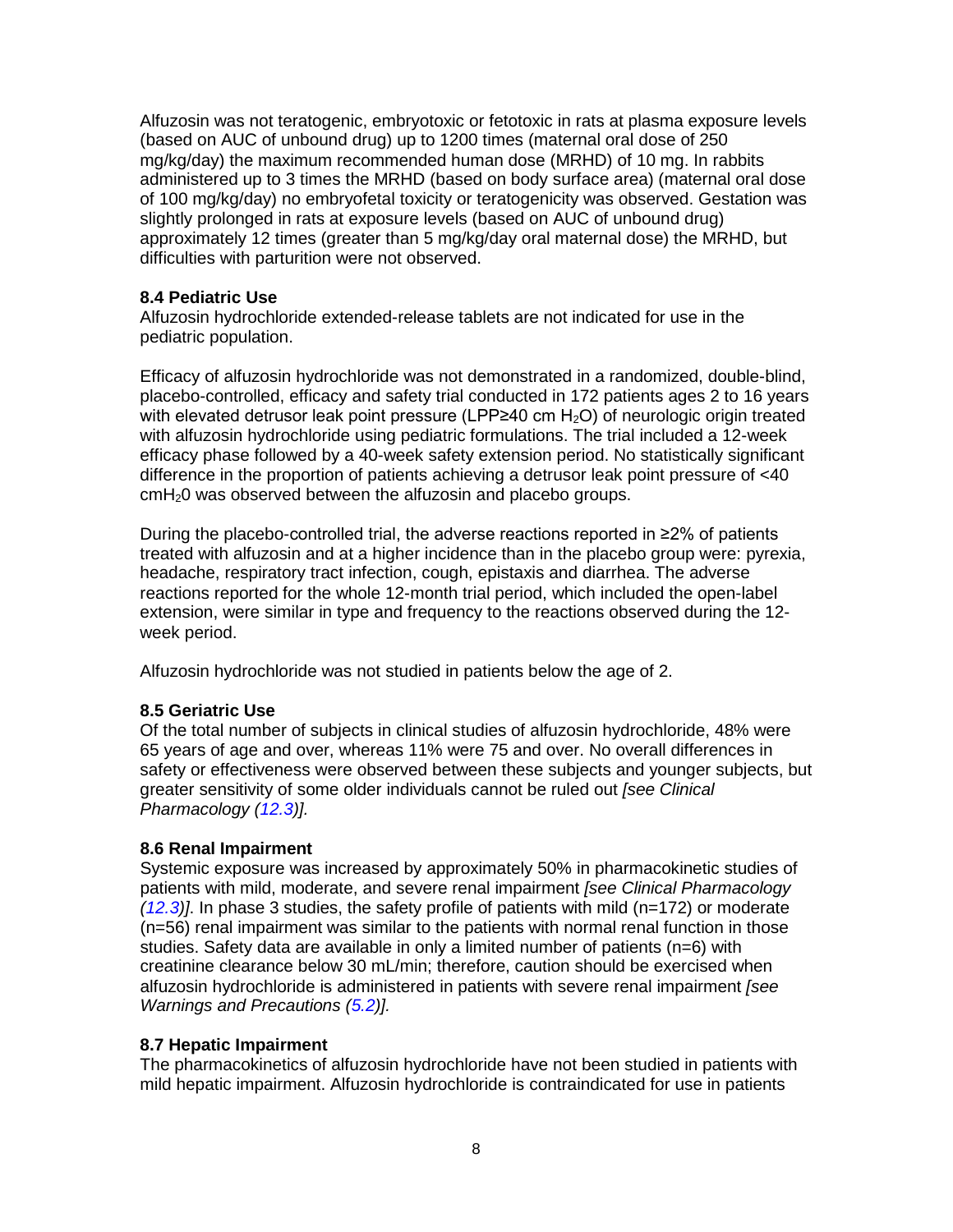with moderate or severe hepatic impairment *[see Contraindications [\(4\)](#page-2-4), Warnings and Precautions [\(5.3\)](#page-3-2) and Clinical Pharmacology [\(12.3\)](#page-10-0)].* 

#### <span id="page-8-1"></span>**10 OVERDOSAGE**

Should overdose of alfuzosin hydrochloride extended-release tablets lead to hypotension, support of the cardiovascular system is of first importance. Restoration of blood pressure and normalization of heart rate may be accomplished by keeping the patient in the supine position. If this measure is inadequate, then the administration of intravenous fluids should be considered. If necessary, vasopressors should then be used, and the renal function should be monitored and supported as needed. Alfuzosin is 82% to 90% protein bound; therefore, dialysis may not be of benefit.

#### <span id="page-8-2"></span>**11 DESCRIPTION**

Each alfuzosin hydrochloride extended-release tablet, USP contains 10 mg alfuzosin hydrochloride, USP as the active ingredient. Alfuzosin hydrochloride, USP is a white to off-white powder that melts at 231°C to 233°C. It is freely soluble in water, sparingly soluble in alcohol, and practically insoluble in dichloromethane.

Alfuzosin hydrochloride, USP is (R,S)-N-[3-[(4-amino-6,7-dimethoxy-2-quinazolinyl) methylamino] propyl] tetrahydro-2-furancarboxamide hydrochloride. The empirical formula of alfuzosin hydrochloride, USP is  $C_{19}H_{27}N_5O_4$ •HCl. The molecular weight of alfuzosin hydrochloride, USP is 425.92 g/mol. Its structural formula is:



The tablet also contains the following inactive ingredients: dibasic calcium phosphate dihydrate, ferric oxide yellow, hydroxypropyl methylcellulose, magnesium stearate and polyvinyl acetate phthalate.

Meets USP Dissolution Test 3.

# <span id="page-8-3"></span>**12 CLINICAL PHARMACOLOGY**

#### <span id="page-8-4"></span>**12.1 Mechanism of Action**

Alfuzosin is a selective antagonist of post-synaptic alpha<sub>4</sub>-adrenoreceptors, which are located in the prostate, bladder base, bladder neck, prostatic capsule, and prostatic urethra.

#### <span id="page-8-0"></span>**12.2 Pharmacodynamics**

Alfuzosin exhibits selectivity for alpha adrenergic receptors in the lower urinary tract. Blockade of these adrenoreceptors can cause smooth muscle in the bladder neck and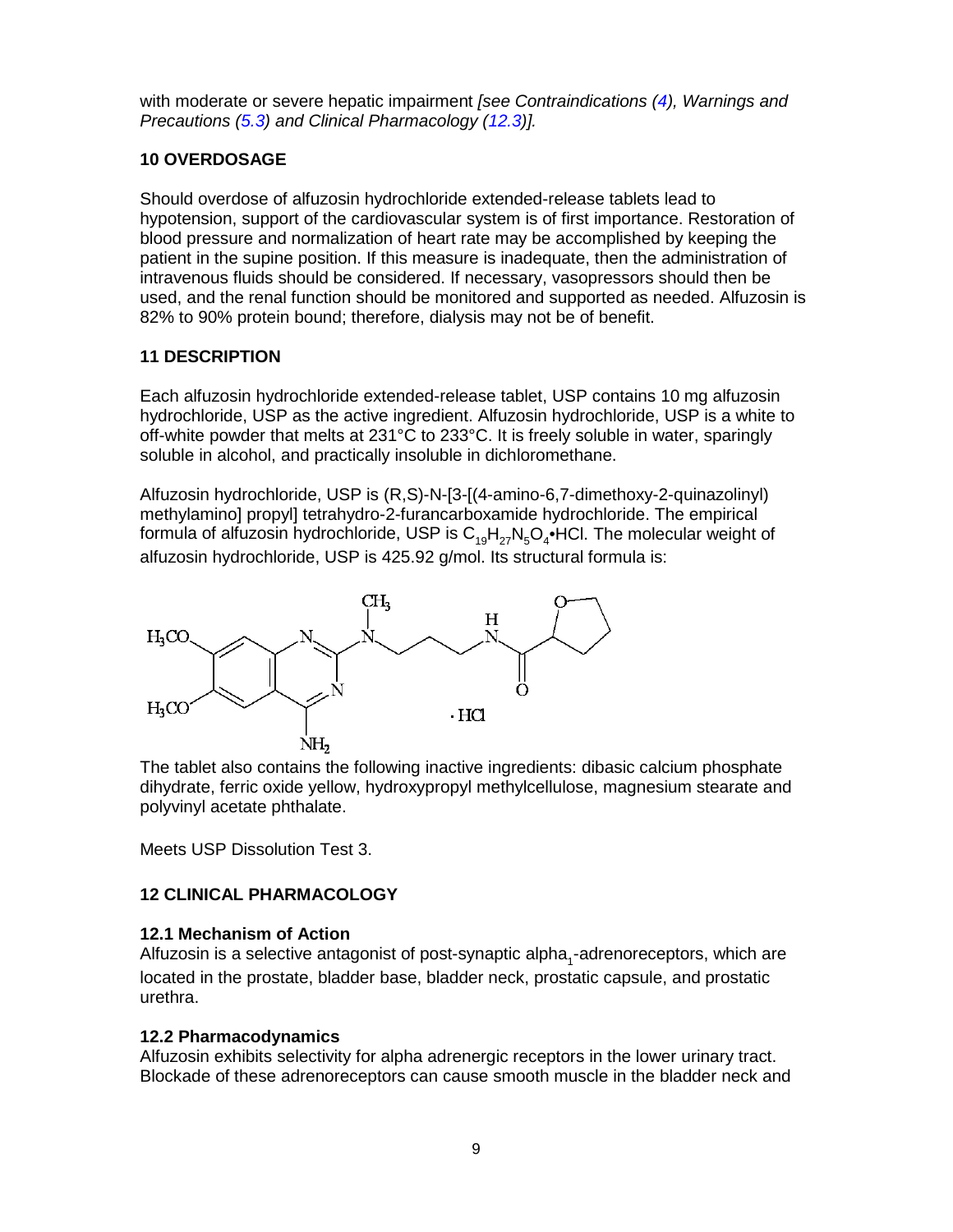prostate to relax, resulting in an improvement in urine flow and a reduction in symptoms of BPH.

#### *Cardiac Electrophysiology*

The effect of 10 mg and 40 mg alfuzosin on QT interval was evaluated in a double-blind, randomized, placebo and active-controlled (moxifloxacin 400 mg), 4-way crossover single dose study in 45 healthy white male subjects aged 19 to 45 years. The QT interval was measured at the time of peak alfuzosin plasma concentrations. The 40 mg dose of alfuzosin was chosen because this dose achieves higher blood levels than those achieved with the co-administration of alfuzosin hydrochloride extended-release tablets and ketoconazole 400 mg. Table 3 summarizes the effect on uncorrected QT and mean corrected QT interval (QTc) with different methods of correction (Fridericia, populationspecific and subject-specific correction methods) at the time of peak alfuzosin plasma concentrations. No single one of these correction methodologies is known to be more valid. The mean change of heart rate associated with a 10 mg dose of alfuzosin in this study was 5.2 beats/minute and 5.8 beats/minute with 40 mg alfuzosin. The change in heart rate with moxifloxacin was 2.8 beats/minute.

#### **Table 3. Mean QT and QTc changes in msec (95% CI) from baseline at Tmax (relative to placebo) with different methodologies to correct for effect of heart rate.**

| Drug/Dose                | QT                        | Fridericia<br>method | Population-<br>specific<br>method | Subject-<br>specific<br>method |
|--------------------------|---------------------------|----------------------|-----------------------------------|--------------------------------|
| Alfuzosin 10 mg          | $-5.8$<br>$(-10.2, -1.4)$ | 4.9<br>(0.9, 8.8)    | 1.8<br>$(-1.4, 5.0)$              | 1.8<br>(-1.3,<br>5.0)          |
| Alfuzosin 40 mg          | $-4.2$<br>$(-8.5, 0.2)$   | 7.7<br>(1.9, 13.5)   | 4.2<br>$(-0.6, 9.0)$              | 4.3<br>(-0.5,<br>9.2)          |
| Moxifloxacin *<br>400 mg | 6.9<br>(2.3, 11.5)        | 12.7<br>(8.6, 16.8)  | 11.0<br>(7.0, 15.0)               | 11.1<br>(7.2,<br>15.0)         |

\*Active control

The QT effect appeared greater for 40 mg compared to 10 mg alfuzosin. The effect of the highest alfuzosin dose (four times the therapeutic dose) studied did not appear as large as that of the active control moxifloxacin at its therapeutic dose. This study, however, was not designed to make direct statistical comparisons between the drugs or the dose levels. There has been no signal of Torsade de Pointes in the extensive postmarketing experience with alfuzosin outside the United States.

A separate post-marketing QT study evaluated the effect of the co-administration of 10 mg alfuzosin with a drug of similar QT effect size. In this study, the mean placebosubtracted QTcF increase of alfuzosin 10 mg alone was 1.9 msec (upperbound 95% CI, 5.5 msec). The concomitant administration of the two drugs showed an increased QT effect when compared with either drug alone. This QTcF increase [5.9 msec (UB 95% CI, 9.4 msec)] was not more than additive. Although this study was not designed to make direct statistical comparisons between drugs, the QT increase with both drugs given together appeared to be lower than the QTcF increase seen with the positive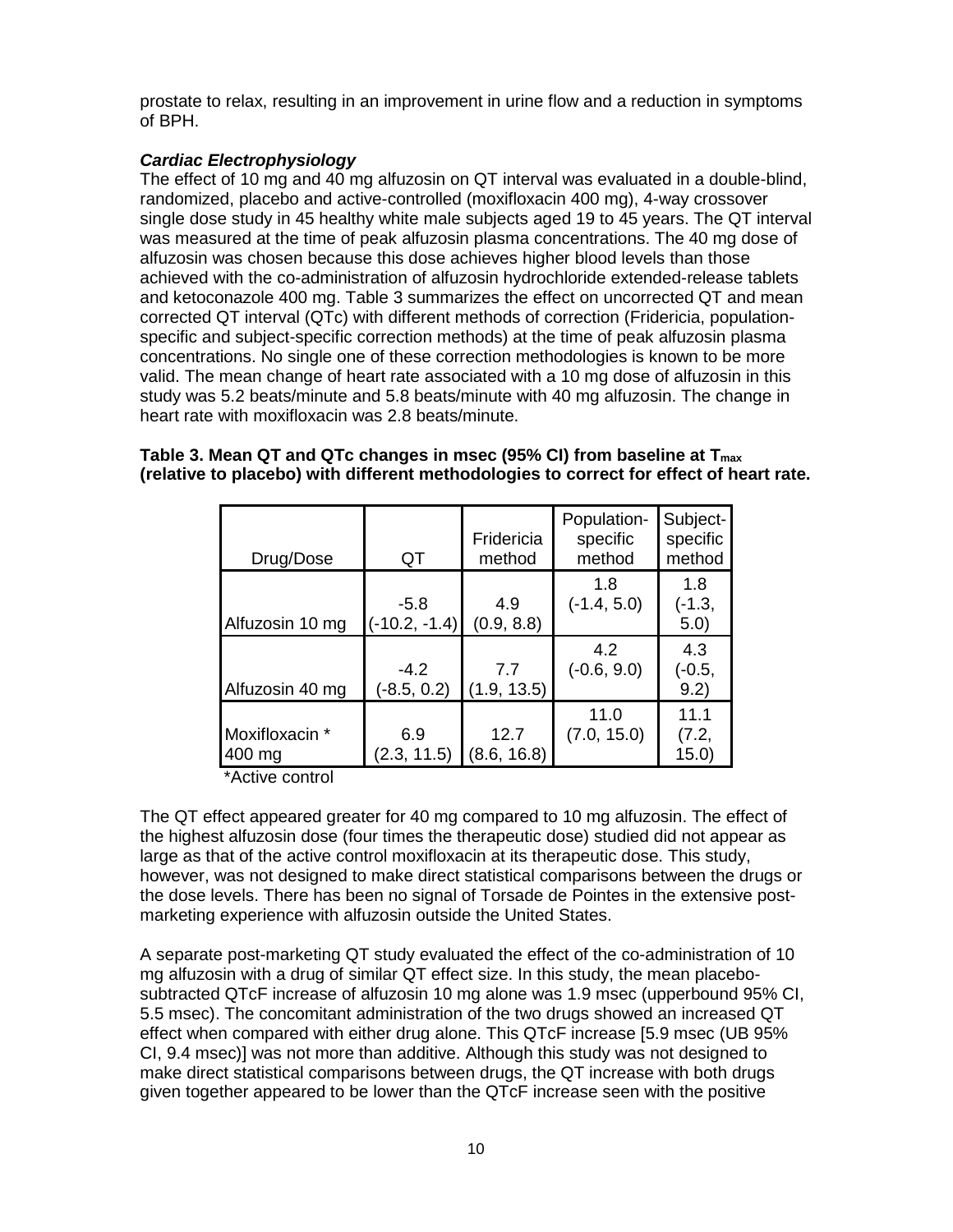control moxifloxacin 400 mg [10.2 msec (UB 95% CI, 13.8 msec)]. The clinical impact of these QTc changes is unknown.

#### <span id="page-10-0"></span>**12.3 Pharmacokinetics**

The pharmacokinetics of alfuzosin hydrochloride extended-release tablets have been evaluated in adult healthy male volunteers after single and/or multiple administration with daily doses ranging from 7.5 mg to 30 mg, and in patients with BPH at doses from 7.5 mg to 15 mg.

#### *Absorption*

The absolute bioavailability of alfuzosin hydrochloride extended-release 10 mg tablets under fed conditions is 49%. Following multiple dosing of 10 mg alfuzosin hydrochloride extended-release tablets under fed conditions, the time to maximum concentration is 8 hours. C<sub>max</sub> and AUC<sub>0-24</sub> are 13.6 (SD = 5.6) ng/mL and 194 (SD = 75) ng·h/mL, respectively. Alfuzosin hydrochloride extended-release tablets exhibits linear kinetics following single and multiple dosing up to 30 mg. Steady-state plasma levels are reached with the second dose of alfuzosin hydrochloride administration. Steady-state alfuzosin plasma concentrations are 1.2- to 1.6-fold higher than those observed after a single administration.

#### *Effect of Food*

As illustrated in Figure 1, the extent of absorption is 50% lower under fasting conditions. Therefore, alfuzosin hydrochloride extended-release tablets should be taken with food and with the same meal each day *[see Dosage and Administration [\(2\)](#page-2-2)].* 



Figure 1 – Mean (SEM) Alfuzosin Plasma Concentration-Time Profiles after a Single Administration of Alfuzosin Hydrochloride Extended-Release 10 mg tablets to 8 Healthy Middle-Aged Male Volunteers in Fed and Fasted States

# *Distribution*

The volume of distribution following intravenous administration in healthy male middleaged volunteers was 3.2 L/kg. Results of *in vitro* studies indicate that alfuzosin is moderately bound to human plasma proteins (82% to 90%), with linear binding over a wide concentration range (5 to 5,000 ng/mL).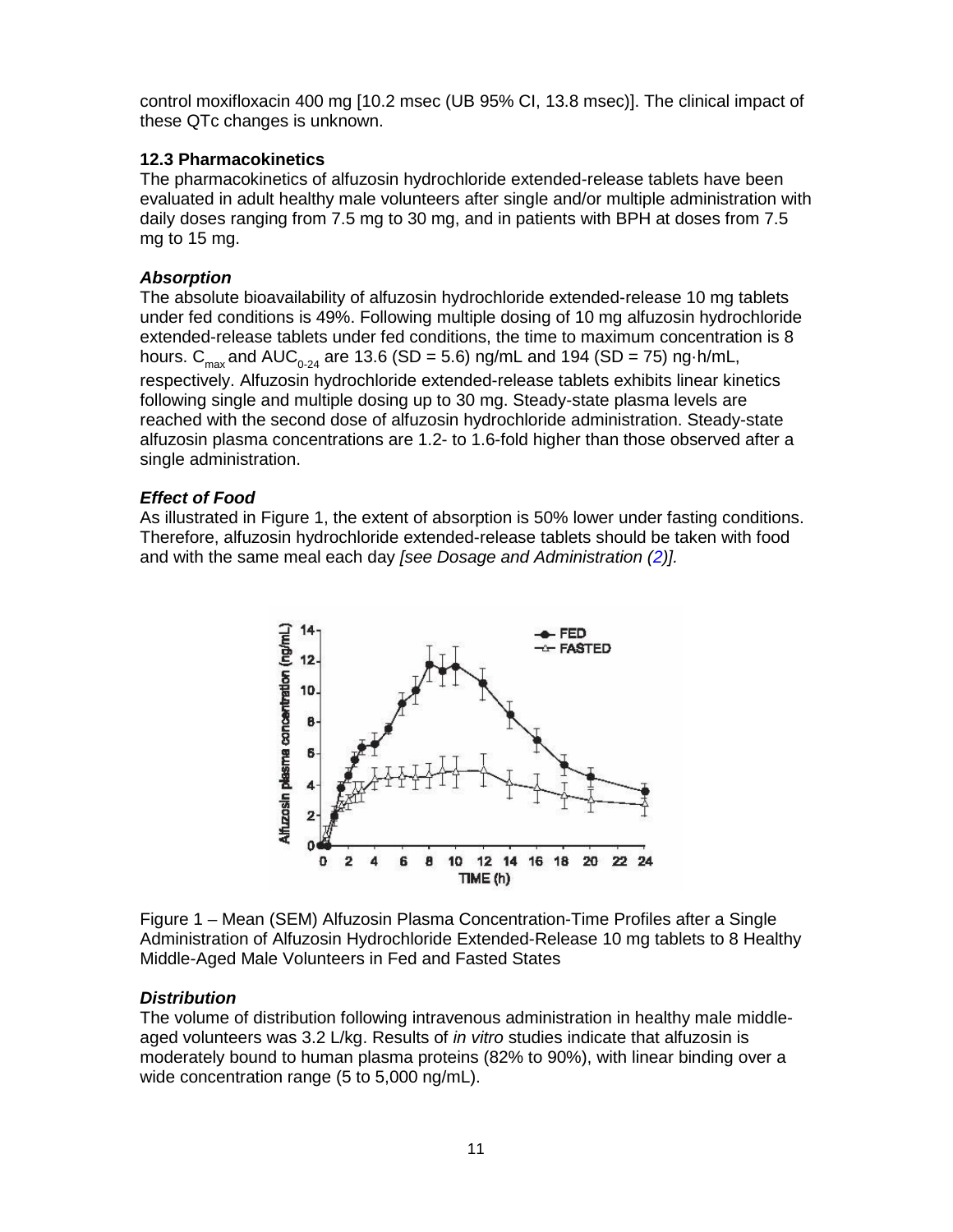#### *Metabolism*

Alfuzosin undergoes extensive metabolism by the liver, with only 11% of the administered dose excreted unchanged in the urine. Alfuzosin is metabolized by three metabolic pathways: oxidation, O-demethylation, and N-dealkylation. The metabolites are not pharmacologically active. CYP3A4 is the principal hepatic enzyme isoform involved in its metabolism.

#### *Excretion*

Following oral administration of  ${}^{14}$ C-labeled alfuzosin solution, the recovery of radioactivity after 7 days (expressed as a percentage of the administered dose) was 69% in feces and 24% in urine. Following oral administration of alfuzosin hydrochloride extended-release 10 mg tablets, the apparent elimination half-life is 10 hours.

#### *Specific Populations*

#### *Geriatric Use*

In a pharmacokinetic assessment during phase 3 clinical studies in patients with BPH, there was no relationship between peak plasma concentrations of alfuzosin and age. However, trough levels were positively correlated with age. The concentrations in subjects ≥75 years of age were approximately 35% greater than in those below 65 years of age.

#### *Renal Impairment*

The Pharmacokinetic profiles of alfuzosin hydrochloride extended-release 10 mg tablets in subjects with normal renal function ( $CL_{\text{CB}} > 80$  mL/min), mild impairment ( $CL_{\text{CB}}$  60 to 80 mL/min), moderate impairment ( $CL_{CB}$  30 to 59 mL/min), and severe impairment ( $CL_{CB}$ <30 mL/min) were compared. These clearances were calculated by the Cockcroft-Gault formula. Relative to subjects with normal renal function, the mean  $C_{\text{max}}$  and AUC values were increased by approximately 50% in patients with mild, moderate, or severe renal impairment *[see Warnings and Precautions [\(5.2\)](#page-3-1) and Use in Specific Populations [\(8.6\)](#page-7-2)].*

#### *Hepatic Impairment*

The pharmacokinetics of alfuzosin hydrochloride extended-release tablets have not been studied in patients with mild hepatic impairment. In patients with moderate or severe hepatic insufficiency (Child-Pugh categories B and C), the plasma apparent clearance (CL/F) was reduced to approximately one-third to one-fourth that observed in healthy subjects. This reduction in clearance results in three to four-fold higher plasma concentrations of alfuzosin in these patients compared to healthy subjects. Therefore, alfuzosin hydrochloride extended-release tablets are contraindicated in patients with moderate to severe hepatic impairment *[see Contraindications [\(4\)](#page-2-4), Warnings and Precautions [\(5.3\)](#page-3-2) and Use in Specific Populations [\(8.7\)](#page-7-1)].* 

#### *Pediatric Use*

Alfuzosin hydrochloride extended-release tablets are not indicated for use in the pediatric population *[see Indications and Usage [\(1.1\)](#page-2-1) and Use in Specific Populations [\(8.4\)](#page-7-0)]*.

#### *Drug-Drug Interactions*

#### *Metabolic Interactions*

CYP3A4 is the principal hepatic enzyme isoform involved in the metabolism of alfuzosin. *Potent CYP3A4 Inhibitors*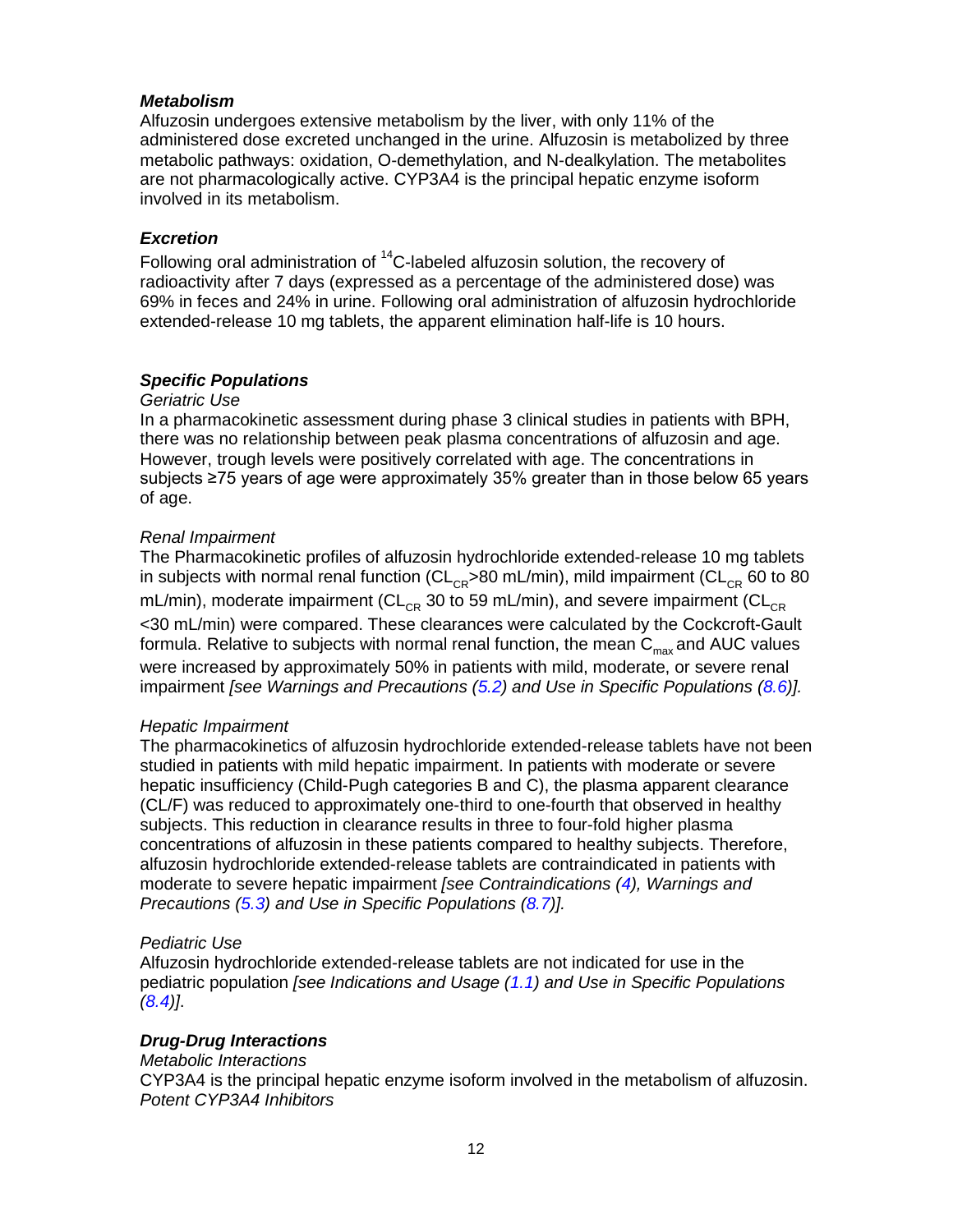Repeated oral administration of 400 mg/day of ketoconazole, a potent inhibitor of CYP3A4, increased alfuzosin C<sub>max</sub> by 2.3-fold and AUC<sub>last</sub> by 3.2-fold, following a single 10 mg dose of alfuzosin.

In another study, repeated oral administration of a lower (200 mg/day) dose of ketoconazole increased alfuzosin  $C_{\text{max}}$  by 2.1-fold and AUC<sub>last</sub> by 2.5-fold, following a single 10 mg dose of alfuzosin.

Therefore, alfuzosin hydrochloride extended-release tablets are contraindicated for coadministration with potent inhibitors of CYP3A4 (e.g., ketoconazole, itraconazole, or ritonavir) because of increased alfuzosin exposure *[see Contraindications [\(4\)](#page-2-4), Warnings and Precautions [\(5.4\)](#page-3-0) and Drug Interactions [\(7.1\)](#page-6-0)].* 

#### *Moderate CYP3A4 Inhibitors*

#### *Diltiazem*

Repeated co-administration of 240 mg/day of diltiazem, a moderately-potent inhibitor of CYP3A4, with 7.5 mg/day (2.5 mg three times daily) alfuzosin (equivalent to the exposure with alfuzosin hydrochloride extended-release tablets) increased the  $C_{max}$  and AUC<sub>0-24</sub> of alfuzosin 1.5- and 1.3-fold, respectively. Alfuzosin increased the C<sub>max</sub> and AUC $_{0.12}$  of diltiazem 1.4-fold. Although no changes in blood pressure were observed in this study, diltiazem is an antihypertensive medication and the combination of alfuzosin hydrochloride extended-release tablets and antihypertensive medications has the potential to cause hypotension in some patients *[see Warnings and Precautions [\(5.1\)](#page-2-5)].* 

In human liver microsomes, at concentrations that are achieved at the therapeutic dose, alfuzosin did not inhibit CYP1A2, 2A6, 2C9, 2C19, 2D6 or 3A4 isoenzymes. In primary culture of human hepatocytes, alfuzosin did not induce CYP1A, 2A6 or 3A4 isoenzymes.

#### *Other Interactions*

#### *Warfarin*

Multiple dose administration of an immediate release tablet formulation of alfuzosin 5 mg twice daily for six days to six healthy male volunteers did not affect the pharmacological response to a single 25 mg oral dose of warfarin.

#### *Digoxin*

Repeated co-administration of alfuzosin hydrochloride extended-release 10 mg tablets and digoxin 0.25 mg/day for 7 days did not influence the steady-state pharmacokinetics of either drug.

#### *Cimetidine*

Repeated administration of 1 g/day cimetidine increased both alfuzosin  $C_{\text{max}}$  and AUC values by 20%.

#### *Atenolol*

Single administration of 100 mg atenolol with a single dose of 2.5 mg of an immediate release alfuzosin tablet in eight healthy young male volunteers increased alfuzosin  $C_{\text{max}}$ and AUC values by 28% and 21%, respectively. Alfuzosin increased atenolol  $C_{\text{max}}$  and AUC values by 26% and 14%, respectively. In this study, the combination of alfuzosin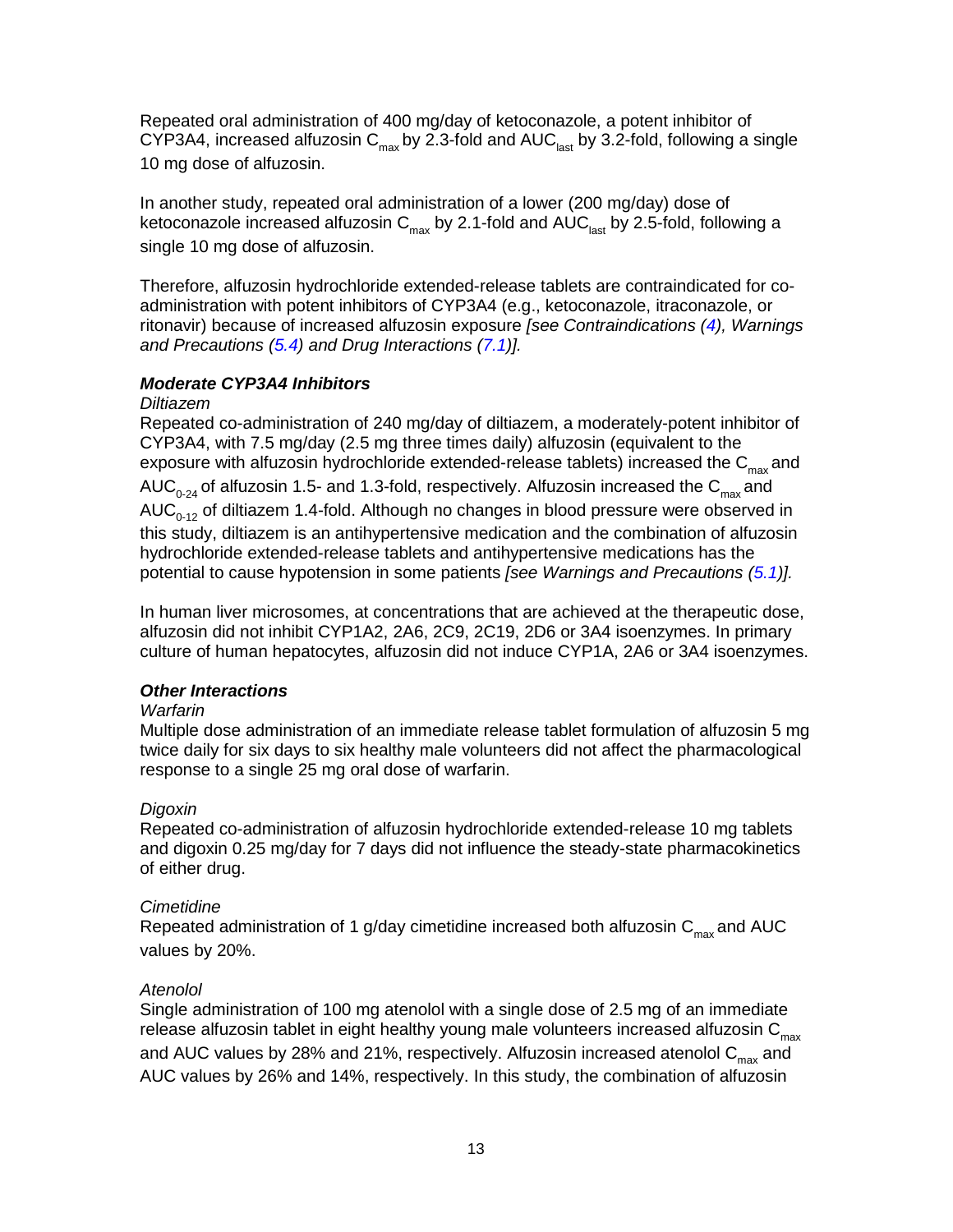with atenolol caused significant reductions in mean blood pressure and in mean heart rate. *[see Warnings and Precautions [\(5.1\)](#page-2-5)].* 

#### *Hydrochlorothiazide*

Single administration of 25 mg hydrochlorothiazide did not modify the pharmacokinetic parameters of alfuzosin. There was no evidence of pharmacodynamic interaction between alfuzosin and hydrochlorothiazide in the 8 patients in this study.

# <span id="page-13-0"></span>**13 NONCLINICAL TOXICOLOGY**

#### <span id="page-13-1"></span>**13.1 Carcinogenesis, Mutagenesis, Impairment of Fertility**

There was no evidence of a drug-related increase in the incidence of tumors in mice following dietary administration of 100 mg/kg/day alfuzosin for 98 weeks (13 and 15 times the maximum recommended human dose [MRHD] of 10 mg based on AUC of unbound drug), in females and males, respectively. The highest dose tested in female mice may not have constituted a maximally tolerated dose. Likewise, there was no evidence of a drug-related increase in the incidence of tumors in rats following dietary administration of 100 mg/kg/day alfuzosin for 104 weeks (53 and 37 times the MRHD in females and males, respectively).

Alfuzosin showed no evidence of mutagenic effect in the Ames and mouse lymphoma assays, and was free of any clastogenic effects in the Chinese hamster ovary cell and *in vivo* mouse micronucleus assays. Alfuzosin treatment did not induce DNA repair in a human cell line.

There was no evidence of reproductive organ toxicity when male rats were administered oral doses of several hundred times (250 mg/kg/day for 26 weeks) the MRHD of alfuzosin. No impairment of fertility was observed following oral (gavage) administration to male rats at doses of up to 125 mg/kg/day for 70 days. Estrous cycling was inhibited in rats and dogs at approximately 12 and 18 times the MRHD respectively (doses of 25 mg/kg and 20 mg/kg, respectively), but did not result in impaired fertility in female rats.

# <span id="page-13-2"></span>**14 CLINICAL STUDIES**

Three randomized placebo-controlled, double-blind, parallel-arm, 12-week trials were conducted with the 10 mg daily dose of alfuzosin. In these three trials, 1,608 patients [mean age 64.2 years, range 49-92 years; Caucasian (96.1%), Black (1.6%), Asian (1.1%), Other (1.2%)] were randomized and 473 patients received alfuzosin hydrochloride extended-release tablets 10 mg daily. Table 4 provides the results of the three trials that evaluated the 10 mg dose.

There were two primary efficacy variables in these three studies. The International Prostate Symptom Score (IPSS, or AUA Symptom Score) consists of seven questions that assess the severity of both irritative (frequency, urgency, nocturia) and obstructive (incomplete emptying, stopping and starting, weak stream, and pushing or straining) symptoms, with possible scores ranging from 0 to 35 with higher numerical scores on the IPSS total symptom score representing greater severity of symptoms. The second efficacy variable was peak urinary flow rate. The peak flow rate was measured just prior to the next dose in study 2 and on average at 16 hours post-dosing in trials 1 and 3. There was a statistically significant reduction from baseline to last assessment (Week 12) in the IPSS total symptom score versus placebo in all three studies, indicating a reduction in symptom severity (Table 5 and Figures 2, 3, and 4).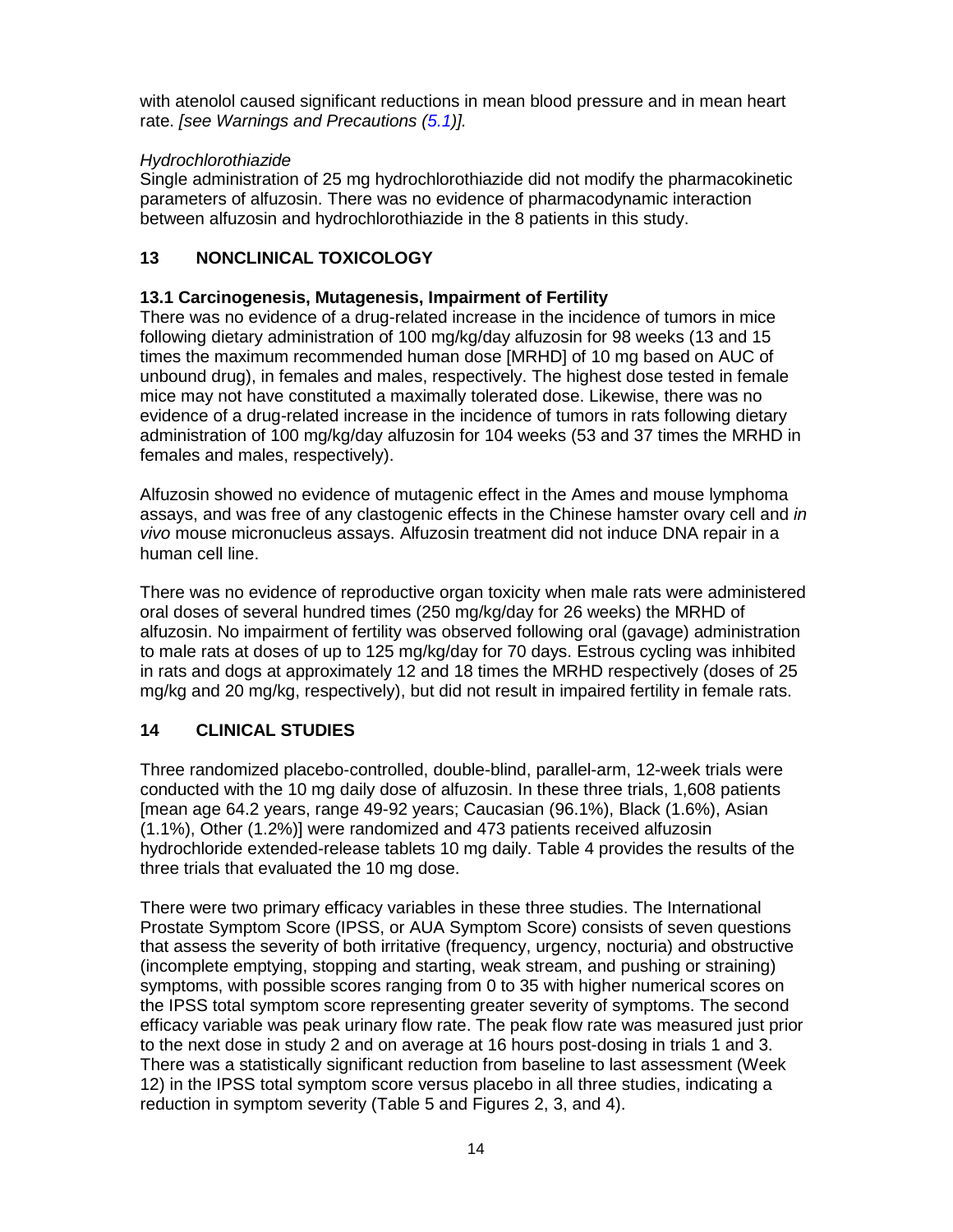**Table 4 — Mean Change (SD) from Baseline to week 12 in International Prostate Symptom Score in Three Randomized, Controlled, Double Blind Trials**

|                                | <b>Trial 1</b>              |                                                                                                                         | <b>Trial 2</b>              |                                                                                                                        | <b>Trial 3</b>              |                                                                                                                |
|--------------------------------|-----------------------------|-------------------------------------------------------------------------------------------------------------------------|-----------------------------|------------------------------------------------------------------------------------------------------------------------|-----------------------------|----------------------------------------------------------------------------------------------------------------|
| <b>Symptom</b><br><b>Score</b> | <b>Placebo</b><br>$(n=167)$ | <b>Alfuzosin</b><br><b>HCI</b><br><b>Extended-</b><br><b>Release</b><br><b>Tablets</b><br>10 <sub>mg</sub><br>$(n=170)$ | <b>Placebo</b><br>$(n=152)$ | <b>Alfuzosin</b><br><b>HCI</b><br><b>Extended-</b><br><b>Release</b><br><b>Tablets</b><br>$10 \text{ mg}$<br>$(n=137)$ | <b>Placebo</b><br>$(n=150)$ | <b>Alfuzosin</b><br><b>HCI</b><br><b>Extended</b><br>-Release<br><b>Tablets</b><br>10 <sub>mg</sub><br>(n=151) |
| Total<br>symptom<br>score      |                             |                                                                                                                         |                             |                                                                                                                        |                             |                                                                                                                |
| <b>Baseline</b>                | 18.2<br>(6.4)               | 18.2(6.3)                                                                                                               | 17.7<br>(4.1)               | 17.3(3.5)                                                                                                              | 17.7<br>(5.0)               | 18.0(5.4)                                                                                                      |
| Change <sup>a</sup>            | $-1.6$<br>(5.8)             | $-3.6(4.8)$                                                                                                             | $-4.9$<br>(5.9)             | $-6.9(4.9)$                                                                                                            | $-4.6$<br>(5.8)             | $-6.5(5.2)$                                                                                                    |
| p-value                        | 0.001                       |                                                                                                                         | 0.002                       |                                                                                                                        | 0.007                       |                                                                                                                |

aDifference between baseline and week 12.



**Figure 2 — Mean Change from Baseline in IPSS Total Symptom Score: Trial 1**



**Figure 3 — Mean Change from Baseline in IPSS Total Symptom Score: Trial 2**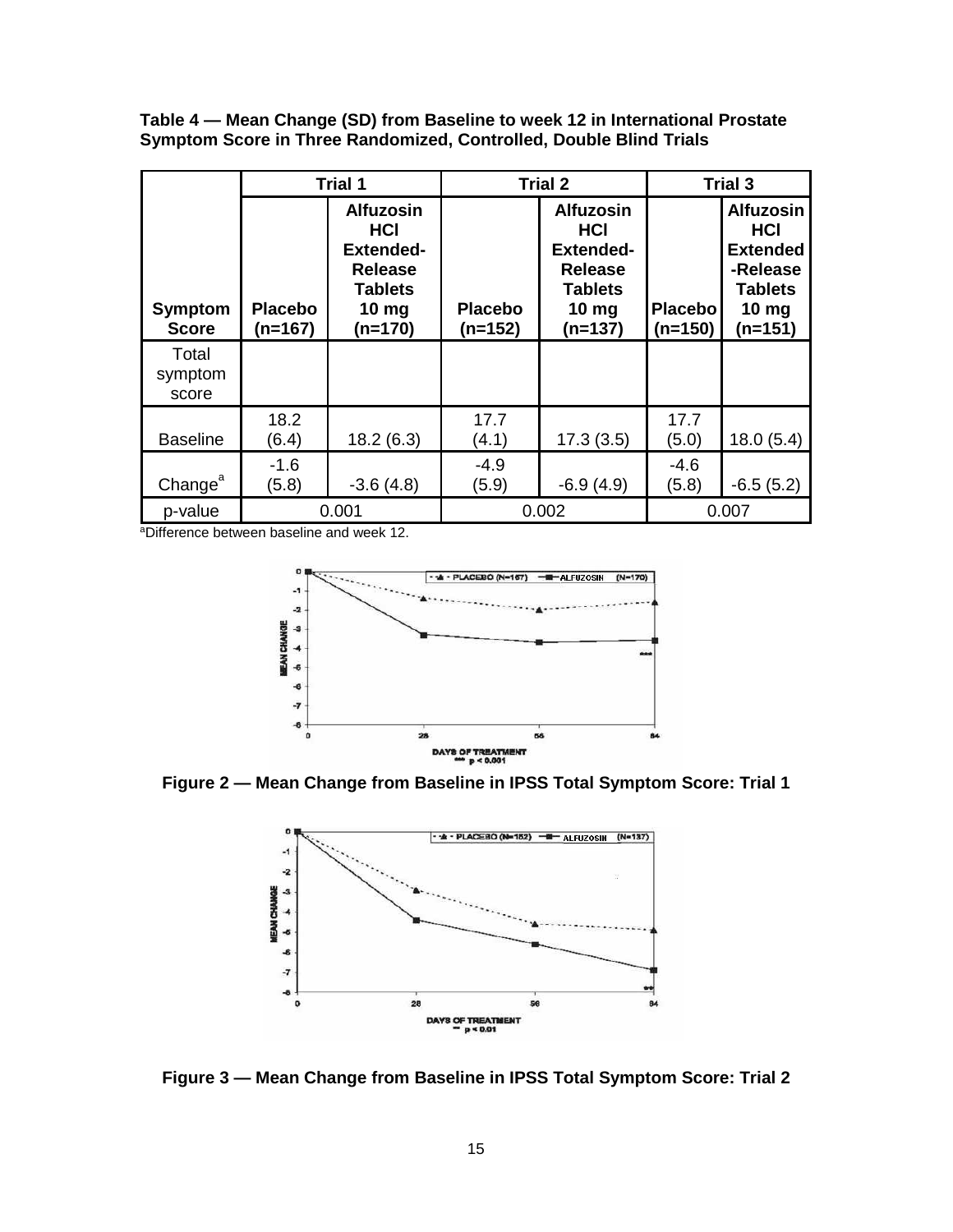

**Figure 4 — Mean Change from Baseline in IPSS Total Symptom Score: Trial 3**

Peak urinary flow rate was increased statistically significantly from baseline to last assessment (Week 12) versus placebo in trials 1 and 2 (Table 5 and Figures 5, 6, and 7).

| Table 5 — Mean (SD) Change from Baseline to Week 12 in Peak Urine Flow Rate |
|-----------------------------------------------------------------------------|
| (mL/sec) in Three Randomized, Controlled, Double-Blind Trials               |

|                                         | <b>Trial 1</b>              |                                                                                                           | <b>Trial 2</b>            |                                                                                                                  | <b>Trial 3</b>               |                                                                                                                        |
|-----------------------------------------|-----------------------------|-----------------------------------------------------------------------------------------------------------|---------------------------|------------------------------------------------------------------------------------------------------------------|------------------------------|------------------------------------------------------------------------------------------------------------------------|
|                                         | <b>Placebo</b><br>$(n=167)$ | <b>Alfuzosin</b><br>HCI<br><b>Extended</b><br>-Release<br><b>Tablets</b><br>10 <sub>mg</sub><br>$(n=170)$ | <b>Placebo</b><br>(n=147) | <b>Alfuzosin</b><br><b>HCI</b><br><b>Extended</b><br>-Release<br><b>Tablets</b><br>10 <sub>mg</sub><br>$(n=136)$ | <b>Placebol</b><br>$(n=150)$ | <b>Alfuzosin</b><br><b>HCI</b><br><b>Extended-</b><br><b>Release</b><br><b>Tablets</b><br>$10 \text{ mg}$<br>$(n=151)$ |
| <b>Mean</b><br><b>Peak flow</b><br>rate |                             |                                                                                                           |                           |                                                                                                                  |                              |                                                                                                                        |
| <b>Baseline</b>                         | 10.2(4.0)                   | 9.9(3.9)                                                                                                  | 9.2(2.0)                  | 9.4(1.9)                                                                                                         | 9.3(2.6)                     | 9.5(3.0)                                                                                                               |
| Change <sup>a</sup>                     | 0.2(3.5)                    | 1.7(4.2)                                                                                                  | 1.4(3.2)                  | 2.3(3.6)                                                                                                         | 0.9(3.0)                     | 1.5(3.3)                                                                                                               |
| p-value                                 | 0.0004                      |                                                                                                           | 0.03                      |                                                                                                                  | 0.22                         |                                                                                                                        |

<sup>a</sup>Difference between baseline and week 12.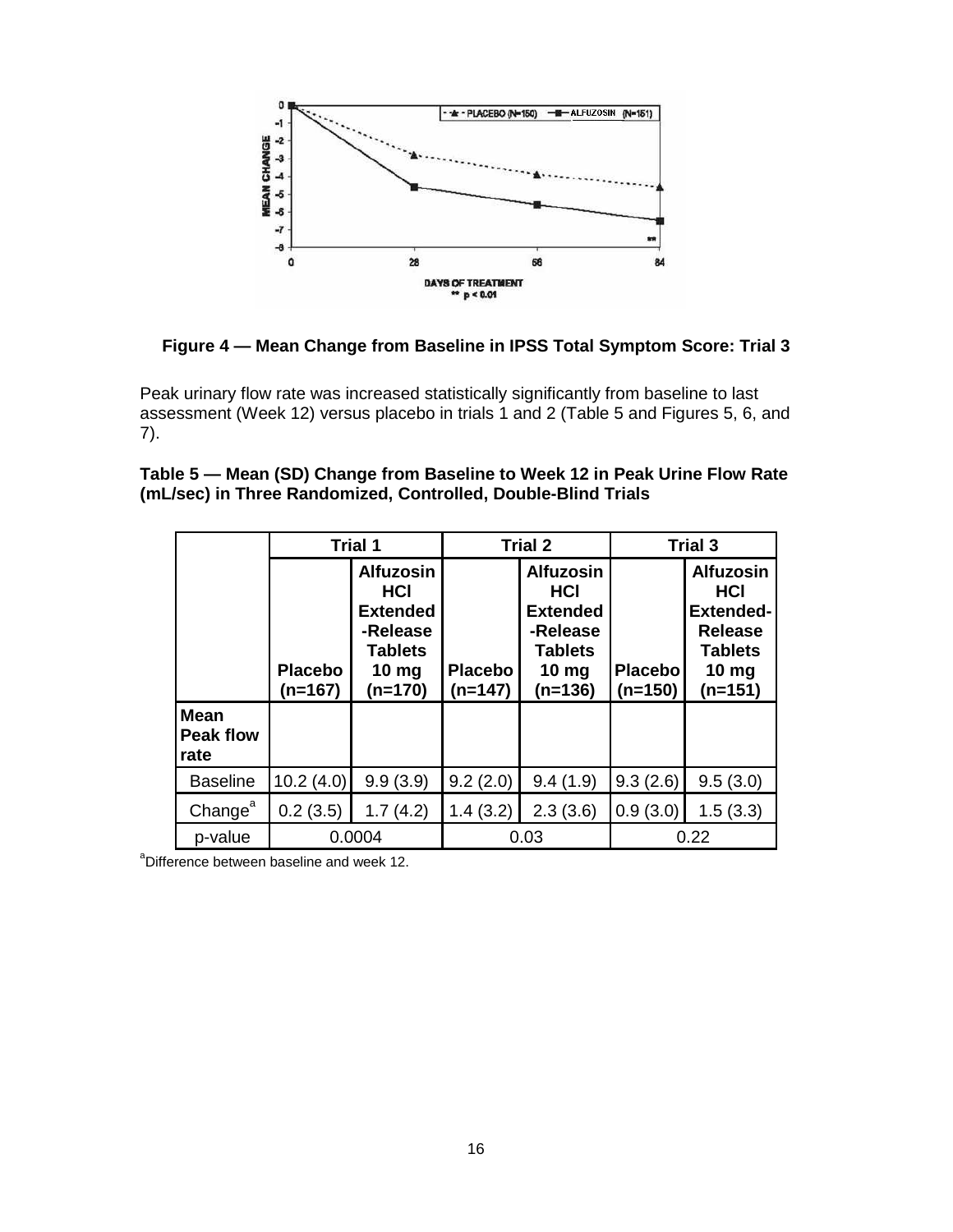

**Figure 5 — Mean Change from Baseline in Peak Urine Flow Rate (mL/s): Trial 1**



**Figure 6 — Mean Change from Baseline in Peak Urine Flow Rate (mL/s): Trial 2**



**Figure 7 — Mean Change from Baseline in Peak Urine Flow Rate (mL/s): Trial 3**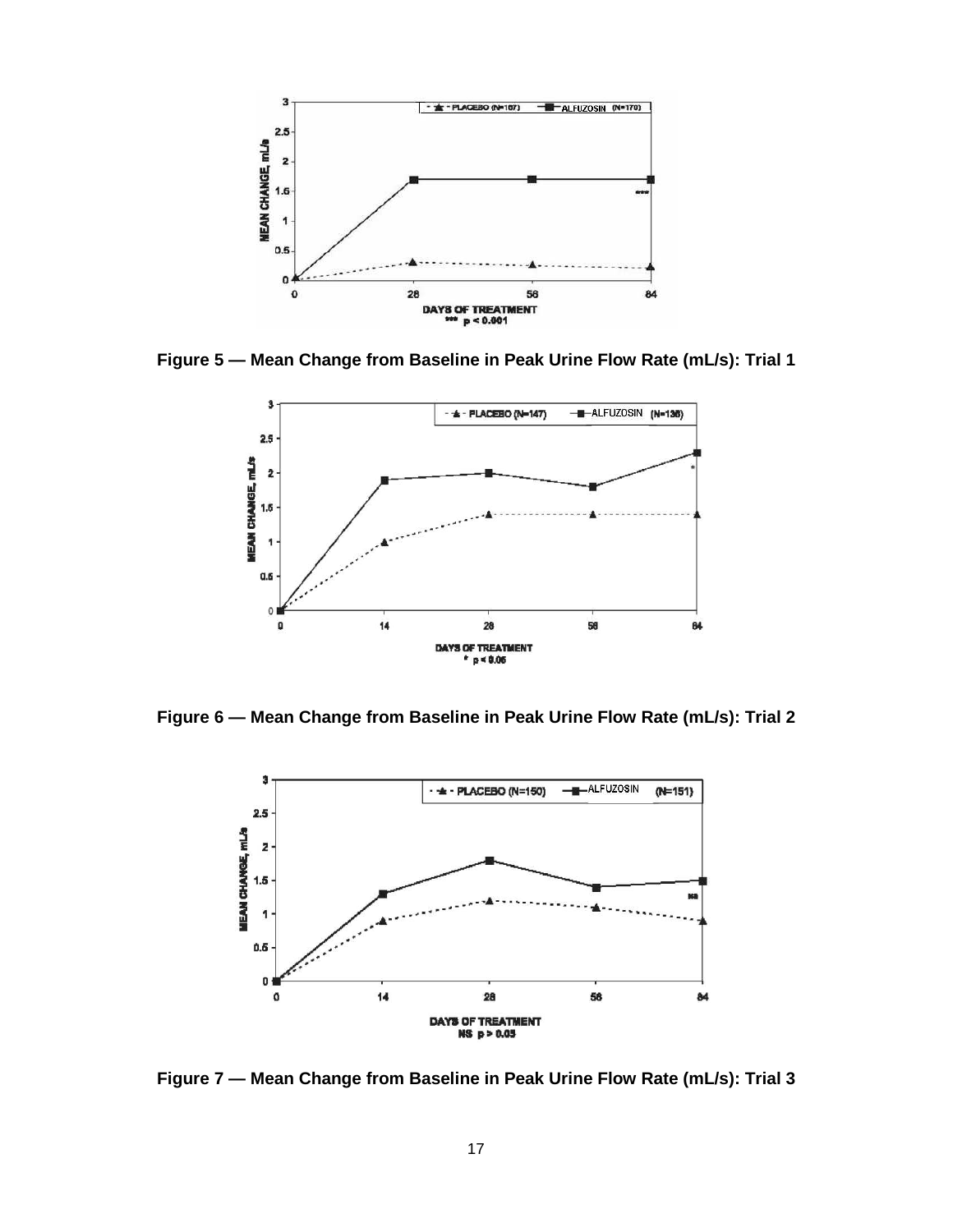Mean total IPSS decreased at the first scheduled observation at Day 28 and mean peak flow rate increased starting at the first scheduled observation at Day 14 in trials 2 and 3 and Day 28 in trial 1.

#### <span id="page-17-1"></span>**16 HOW SUPPLIED/STORAGE AND HANDLING**

Alfuzosin hydrochloride extended-release tablets, USP 10 mg are yellow, round, flatfaced beveled-edge tablets. Engraved "APO" on one side, "ALF" over "10" on the other side. They are supplied as follows:

| Bottles of 30             | (NDC 60505-2850-3) |
|---------------------------|--------------------|
| Bottles of 100            | (NDC 60505-2850-1) |
| Bottles of 500            | (NDC 60505-2850-5) |
| Bottles of 1000           | (NDC 60505-2850-8) |
| Bottles of 8000           | (NDC 60505-2850-7) |
| Blisters of 100 (10 x 10) | (NDC 60505-2850-0) |
|                           |                    |

Store at 20°C to 25°C (68°F to 77°F); excursions permitted from 15°C to 30°C (59°F to 86°F) [see USP Controlled Room Temperature]. Dispense in a tight, light-resistant container [see USP]. Protect from light and moisture.

Keep alfuzosin hydrochloride extended-release tablets, USP out of reach of children.

#### <span id="page-17-0"></span>**17 PATIENT COUNSELING INFORMATION**

*See FDA-approved patient labeling.*

#### <span id="page-17-2"></span>**17.1 Hypotension/Syncope**

Patients should be told about the possible occurrence of symptoms related to postural hypotension, such as dizziness, when beginning alfuzosin hydrochloride extendedrelease tablets, and they should be cautioned about driving, operating machinery, or performing hazardous tasks during this period. This is important for those with low blood pressure or who are taking antihypertensive medications or nitrates *[see Warnings and Precautions [\(5.1\)](#page-2-5)].*

#### <span id="page-17-3"></span>**17.2 Intraoperative Floppy Iris Syndrome**

Patients should be instructed to tell their ophthalmologist about their use of alfuzosin hydrochloride extended-release tablets before cataract surgery or other procedures involving the eyes, even if the patient is no longer taking alfuzosin hydrochloride extended-release tablets *[see Warnings and Precautions [\(5.6\)](#page-3-4)].*

#### <span id="page-17-4"></span>**17.3 Priapism**

Patients should be advised about the possibility of priapism resulting from treatment with alfuzosin hydrochloride extended-release tablets and medications in the same class. Although this reaction is extremely rare, but if not brought to immediate medical attention, can lead to permanent erectile dysfunction (impotence) *[see Warnings and Precautions [\(5.7\)](#page-4-3)]*.

#### <span id="page-17-5"></span>**17.4 Instructions of Use**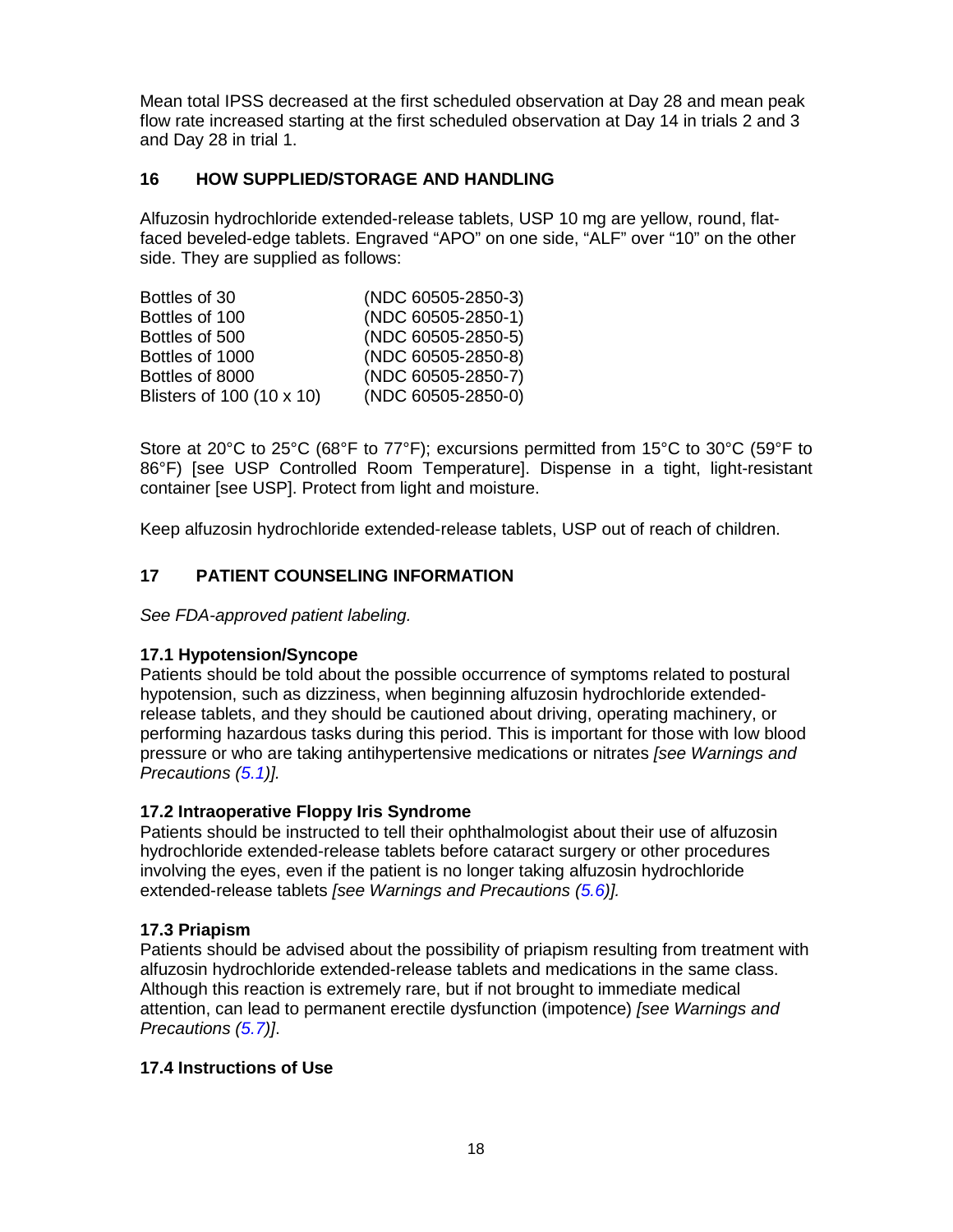Alfuzosin hydrochloride extended-release tablets should be taken with food and with the same meal each day. Patients should be advised not to crush or chew alfuzosin hydrochloride extended-release tablets.

#### **APOTEX INC ALFUZOSIN HYDROCHLORIDE EXTENDED-RELEASE TABLETS, USP 10 mg**

# **Manufactured by Manufactured for Apotex Corp.**<br>Apotex Inc. Apotex Corp.

Toronto, Ontario **Weston, Florida**, M9L 1T9 **Weston** Canada, M9L 1T9

Apotex Corp.<br>Weston, Florida

Revised: June 2018 Revision: 9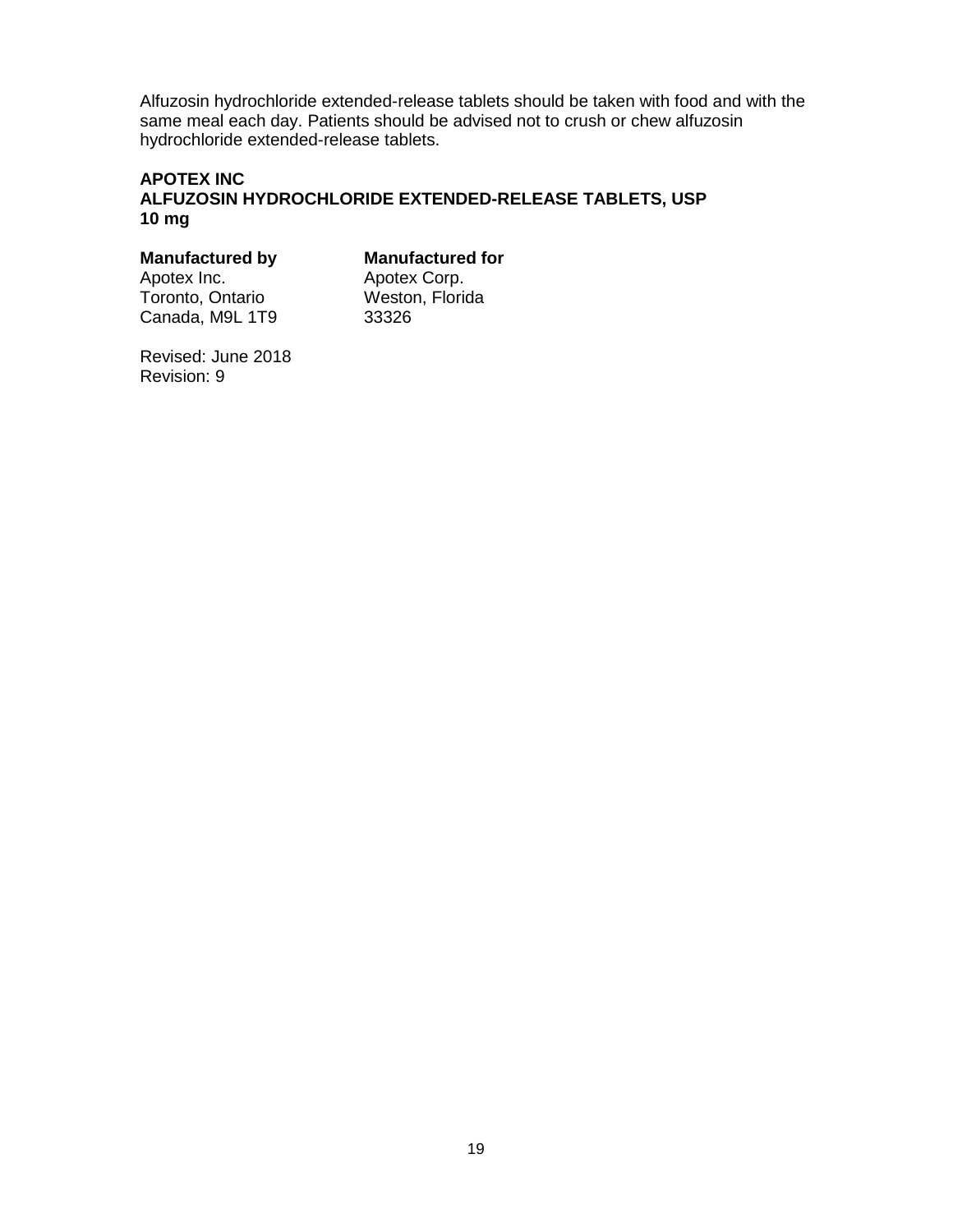# **Patient Information Alfuzosin Hydrochloride Extended-Release Tablets, USP**

(al fue' zoe sin hye'' droe klor' ide).

Read the Patient Information that comes with alfuzosin hydrochloride extended-release tablets before you start using it and each time you get a refill. There may be new information. This leaflet does not take the place of talking with your doctor about your condition or your treatment. You and your doctor should talk about all your medicines, including alfuzosin hydrochloride extended-release tablets, now and at your regular checkups.

#### **What is the most important information I should know about alfuzosin hydrochloride extended-release tablets?**

**Alfuzosin hydrochloride extended-release tablets can cause serious side effects, including a sudden drop in blood pressure, especially when you start treatment.**  This may cause you to faint, or to feel dizzy or lightheaded.

- Your risk of having this problem may be increased if you take alfuzosin hydrochloride extended-release tablets with certain other medicine that lowers blood pressure:
	- medicines for high blood pressure
	- a nitrate medicine for angina

Ask your doctor if you are not sure if you are taking one of these medicines.

- **Do not drive, operate machinery, or do any dangerous activities until you know how alfuzosin hydrochloride extended-release tablets affect you.** This is especially important if you already have a problem with low blood pressure or take medicines to treat high blood pressure.
- If you begin to feel dizzy or lightheaded, lie down with your legs and feet up. If your symptoms do not improve call your doctor.

See the section "What are the possible side effects of alfuzosin hydrochloride extendedrelease tablets?" for more information about side effects.

# **What are alfuzosin hydrochloride extended-release tablets?**

Alfuzosin hydrochloride extended-release tablet is a prescription medicine that is called an "alpha-blocker". Alfuzosin hydrochloride extended-release tablets are used in adult men to treat the symptoms of benign prostatic hyperplasia (BPH). Alfuzosin hydrochloride extended-release tablets may help to relax the muscles in the prostate and the bladder which may lessen the symptoms of BPH and improve urine flow.

Before prescribing alfuzosin hydrochloride extended-release tablets, your doctor may examine your prostate gland and do a blood test called a prostate specific antigen (PSA) test to check for prostate cancer. Prostate cancer and BPH can cause the same symptoms. Prostate cancer needs a different treatment.

Alfuzosin hydrochloride extended-release tablets are not for use in women or children.

Some medicines called "alpha-blockers" are used to treat high blood pressure. Alfuzosin hydrochloride extended-release tablets are not for the treatment of high blood pressure.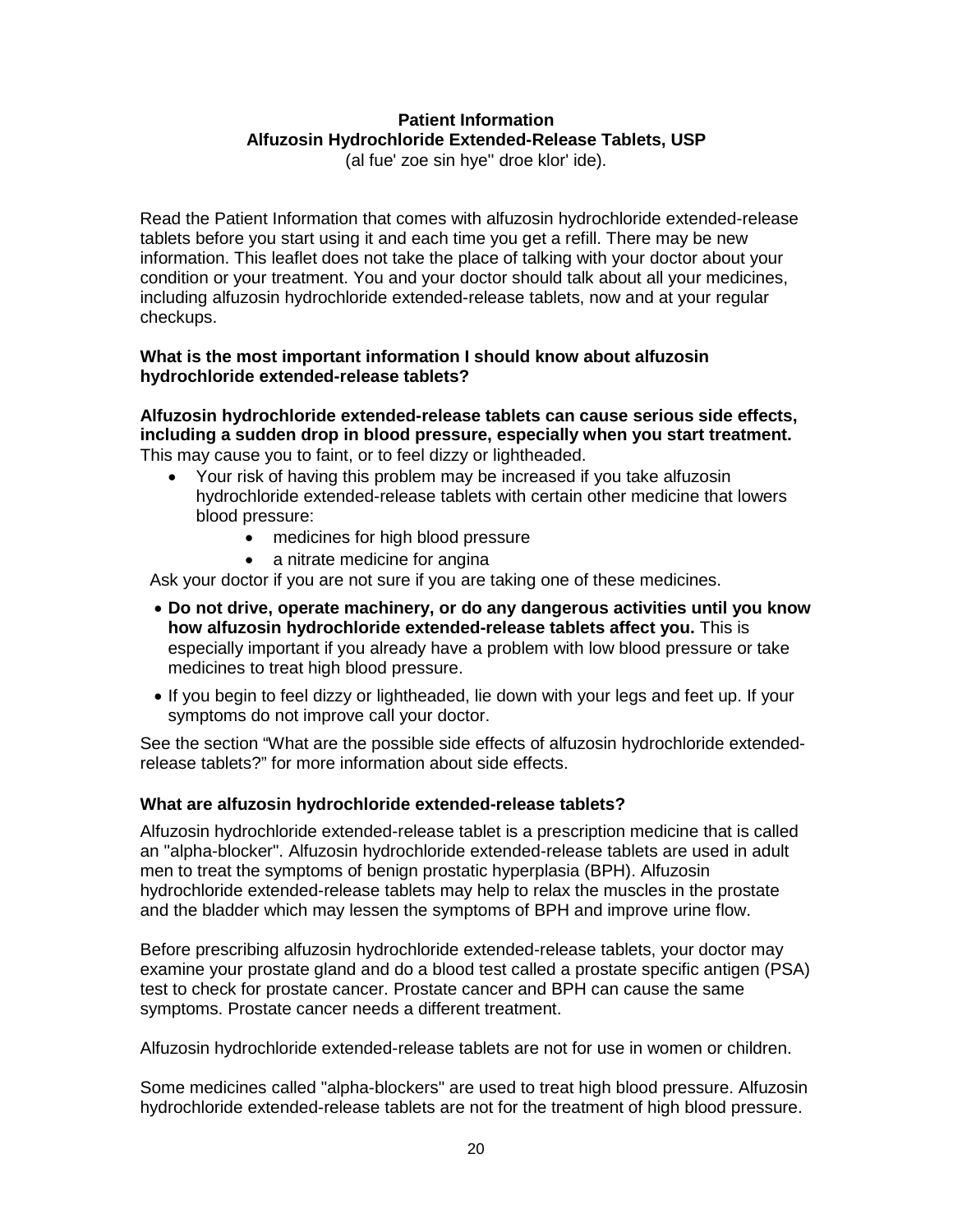#### **Who should not take alfuzosin hydrochloride extended-release tablets?**

Do not take alfuzosin hydrochloride extended-release tablets if you:

- have certain liver problems
- take antifungal medicines like ketoconazole or itraconazole (Sporanox)
- take anti-HIV medicines like ritonavir (Norvir, Kaletra)
- are allergic to alfuzosin hydrochloride or any of the ingredients in alfuzosin hydrochloride extended-release tablets. See the end of this leaflet for a complete list of ingredients in alfuzosin hydrochloride extended-release tablets.

Before taking alfuzosin hydrochloride extended-release tablets, tell your doctor if you:

- have liver problems
- have kidney problems
- have had low blood pressure, especially after taking another medicine. Signs of low blood pressure are fainting, dizziness, and lightheadedness.
- have a heart problem called angina
- or any family members have a rare heart condition known as congenital prolongation of the QT interval.

**Tell your doctor about all the medicines you take,** including prescription and nonprescription medicines, vitamins and herbal supplements. Some of your other medicines may affect the way alfuzosin hydrochloride extended-release tablets work and cause serious side effects. See "What is the most important information I should know about alfuzosin hydrochloride extended-release tablets?"

Especially tell your doctor if you take:

- another alpha blocker medicine
- a medicine to treat high blood pressure
- a medicine to treat angina
- a medicine to treat erectile dysfunction (ED)
- the antifungal medicines like ketoconazole or itraconazole (Sporanox)
- the anti-HIV medicine like ritonavir (Norvir, Kaletra)

Ask your doctor or pharmacist if you are not sure if your medicine is one of those listed above.

#### **What you need to know while taking alfuzosin hydrochloride extended-release tablets?**

• If you have an eye surgery for cataract (clouding of the eye) planned, tell your ophthalmologist that you are using alfuzosin hydrochloride extended-release tablets or have previously been treated with an alpha-blocker.

#### **How do I take alfuzosin hydrochloride extended-release tablets?**

• Take alfuzosin hydrochloride extended-release tablets exactly as your doctor prescribes it.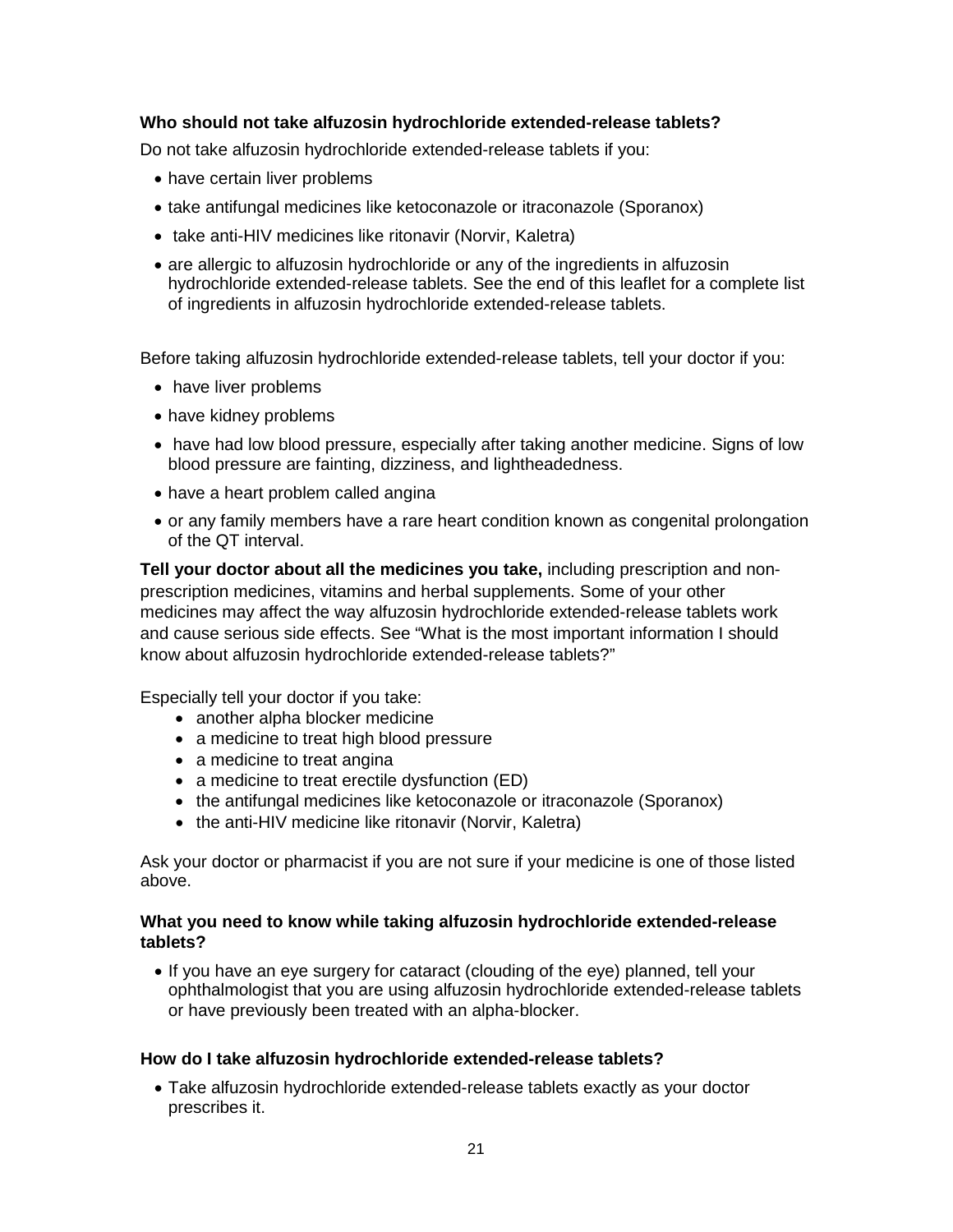- Take alfuzosin hydrochloride extended-release tablet after the same meal each day. Do not take it on an empty stomach.
- Swallow the alfuzosin hydrochloride extended-release tablet whole. Do not crush, split, or chew alfuzosin hydrochloride extended-release tablets.
- If you take too much alfuzosin hydrochloride extended-release tablets call your local poison control center or emergency room right away.

#### **What are the possible side effects of alfuzosin hydrochloride extended-release tablets?**

Alfuzosin hydrochloride extended-release tablets can cause serious side effects,

- including:
- **See "What is the most important information I should know about alfuzosin hydrochloride extended-release tablets?"**
- **A painful erection that will not go away.** Alfuzosin hydrochloride extendedrelease tablets can cause a painful erection (priapism), which cannot be relieved by having sex. If this happens, get medical help right away. If priapism is not treated, you may not be able to get an erection in the future.

The most common side effects with alfuzosin hydrochloride extended-release tablets are:

- dizziness
- headache
- tiredness

Call your doctor if you get any side effect that bothers you.

These are not all the side effects of alfuzosin hydrochloride extended-release tablets. For more information ask your doctor or pharmacist.

Call your doctor for medical advice about side effects. You may report side effects to Apotex Corp. at 1-800-706-5575 or FDA at 1-800-FDA-1088.

# **How do I store alfuzosin hydrochloride extended-release tablets?**

- Store alfuzosin hydrochloride extended-release tablets between 59°F and 86°F (15°C and 30°C).
- Protect from light and moisture.

#### **Keep alfuzosin hydrochloride extended-release tablets and all medicines out of the reach of children.**

# **General information about alfuzosin hydrochloride extended-release tablets:**

Medicines are sometimes prescribed for conditions that are not mentioned in patient information leaflets. Do not use alfuzosin hydrochloride extended-release tablets for a condition for which it was not prescribed. Do not give alfuzosin hydrochloride extendedrelease tablets to other people, even if they have the same symptoms you have. It may harm them.

This leaflet summarizes the most important information about alfuzosin hydrochloride